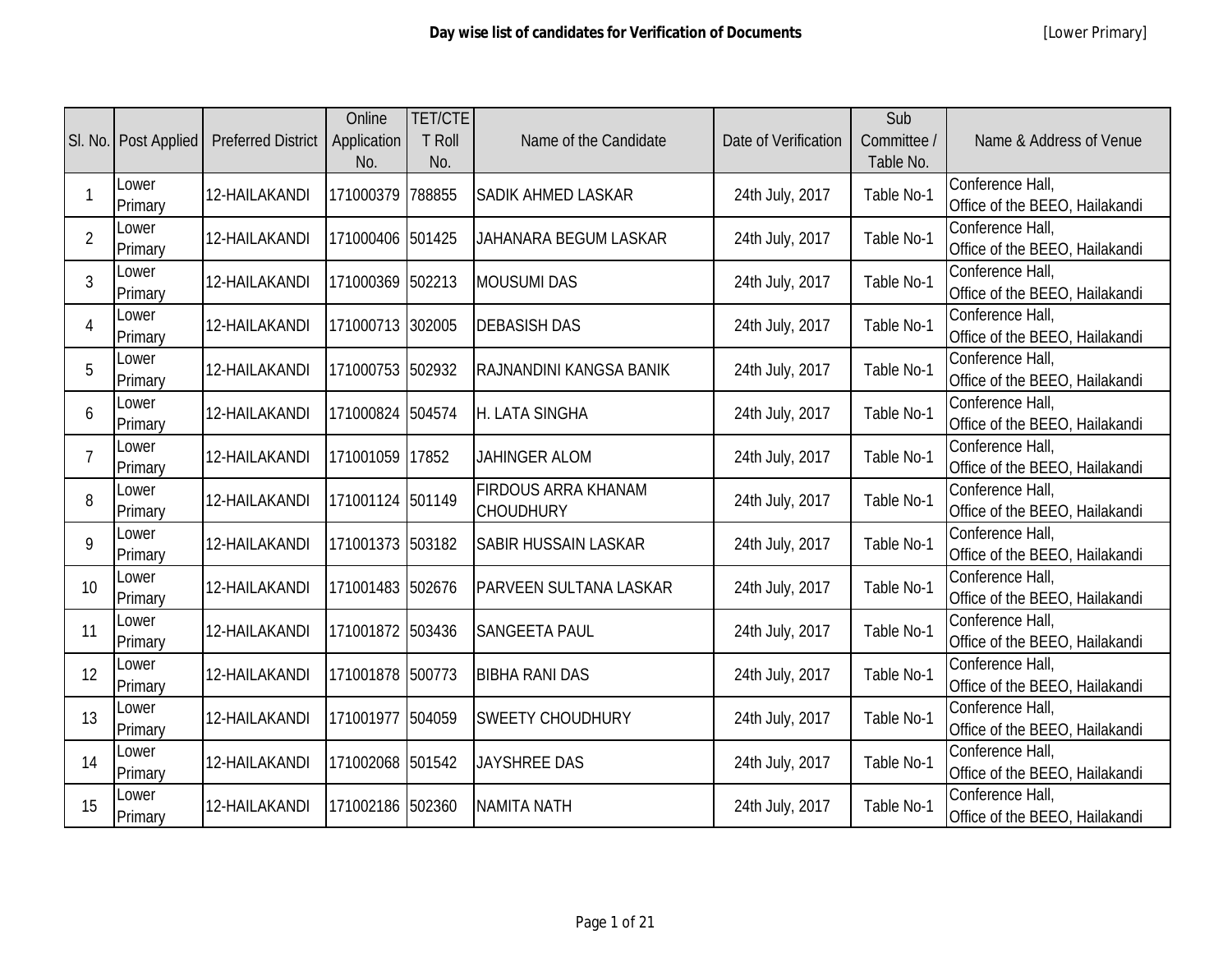|    | SI. No.   Post Applied | <b>Preferred District</b> | Online<br>Application<br>No. | <b>TET/CTE</b><br><b>T Roll</b><br>No. | Name of the Candidate        | Date of Verification | Sub<br>Committee /<br>Table No. | Name & Address of Venue                            |
|----|------------------------|---------------------------|------------------------------|----------------------------------------|------------------------------|----------------------|---------------------------------|----------------------------------------------------|
| 16 | Lower<br>Primary       | 12-HAILAKANDI             | 171002187                    | 502961                                 | <b>RANJAN KUMAR DAS</b>      | 24th July, 2017      | Table No-1                      | Conference Hall,<br>Office of the BEEO, Hailakandi |
| 17 | Lower<br>Primary       | 12-HAILAKANDI             | 171002298                    | 502684                                 | <b>PAYEL SINGH CHATRI</b>    | 24th July, 2017      | Table No-1                      | Conference Hall,<br>Office of the BEEO, Hailakandi |
| 18 | Lower<br>Primary       | 12-HAILAKANDI             | 171002317                    | 503398                                 | <b>SAMINA YEASMIN LASKAR</b> | 24th July, 2017      | Table No-1                      | Conference Hall,<br>Office of the BEEO, Hailakandi |
| 19 | Lower<br>Primary       | 12-HAILAKANDI             | 171002370 308363             |                                        | <b>SAYAN RONJON DAS</b>      | 24th July, 2017      | Table No-1                      | Conference Hall,<br>Office of the BEEO, Hailakandi |
| 20 | Lower<br>Primary       | 12-HAILAKANDI             | 171002658 502133             |                                        | <b>MOMATA BEGUM LASKAR</b>   | 24th July, 2017      | Table No-1                      | Conference Hall,<br>Office of the BEEO, Hailakandi |
| 21 | Lower<br>Primary       | 12-HAILAKANDI             | 171002681                    | 500544                                 | <b>ARNAB CHAKRABORTY</b>     | 24th July, 2017      | Table No-1                      | Conference Hall,<br>Office of the BEEO, Hailakandi |
| 22 | Lower<br>Primary       | 12-HAILAKANDI             | 171002883 503707             |                                        | <b>SHIVASISH DAS</b>         | 24th July, 2017      | Table No-1                      | Conference Hall,<br>Office of the BEEO, Hailakandi |
| 23 | Lower<br>Primary       | 12-HAILAKANDI             | 171003169 503732             |                                        | SIDDHARTHA SANKAR DAS        | 24th July, 2017      | Table No-1                      | Conference Hall,<br>Office of the BEEO, Hailakandi |
| 24 | Lower<br>Primary       | 12-HAILAKANDI             | 171000031                    | 502518                                 | NILUFAR YESMIN MAZUMDER      | 24th July, 2017      | Table No-1                      | Conference Hall,<br>Office of the BEEO, Hailakandi |
| 25 | Lower<br>Primary       | 12-HAILAKANDI             | 171003232 301886             |                                        | <b>CHANDRIMA SINGHA</b>      | 24th July, 2017      | Table No-1                      | Conference Hall,<br>Office of the BEEO, Hailakandi |
| 26 | Lower<br>Primary       | 12-HAILAKANDI             | 171003270                    | 502022                                 | <b>MEHDI HASAN CHOUDHURY</b> | 24th July, 2017      | Table No-1                      | Conference Hall,<br>Office of the BEEO, Hailakandi |
| 27 | Lower<br>Primary       | 12-HAILAKANDI             | 171003370 2500067            |                                        | <b>ANSAR ULLAH LASKAR</b>    | 24th July, 2017      | Table No-1                      | Conference Hall,<br>Office of the BEEO, Hailakandi |
| 28 | Lower<br>Primary       | 12-HAILAKANDI             | 171003649                    | 500525                                 | APU SUKLABAIDYA              | 24th July, 2017      | Table No-1                      | Conference Hall,<br>Office of the BEEO, Hailakandi |
| 29 | Lower<br>Primary       | 12-HAILAKANDI             | 171003761                    | 504579                                 | H MONALISHA SINGHA           | 24th July, 2017      | Table No-1                      | Conference Hall,<br>Office of the BEEO, Hailakandi |
| 30 | Lower<br>Primary       | 12-HAILAKANDI             | 171003977                    | 502849                                 | RAHANA PERVIN BARBHUIYA      | 24th July, 2017      | Table No-1                      | Conference Hall,<br>Office of the BEEO, Hailakandi |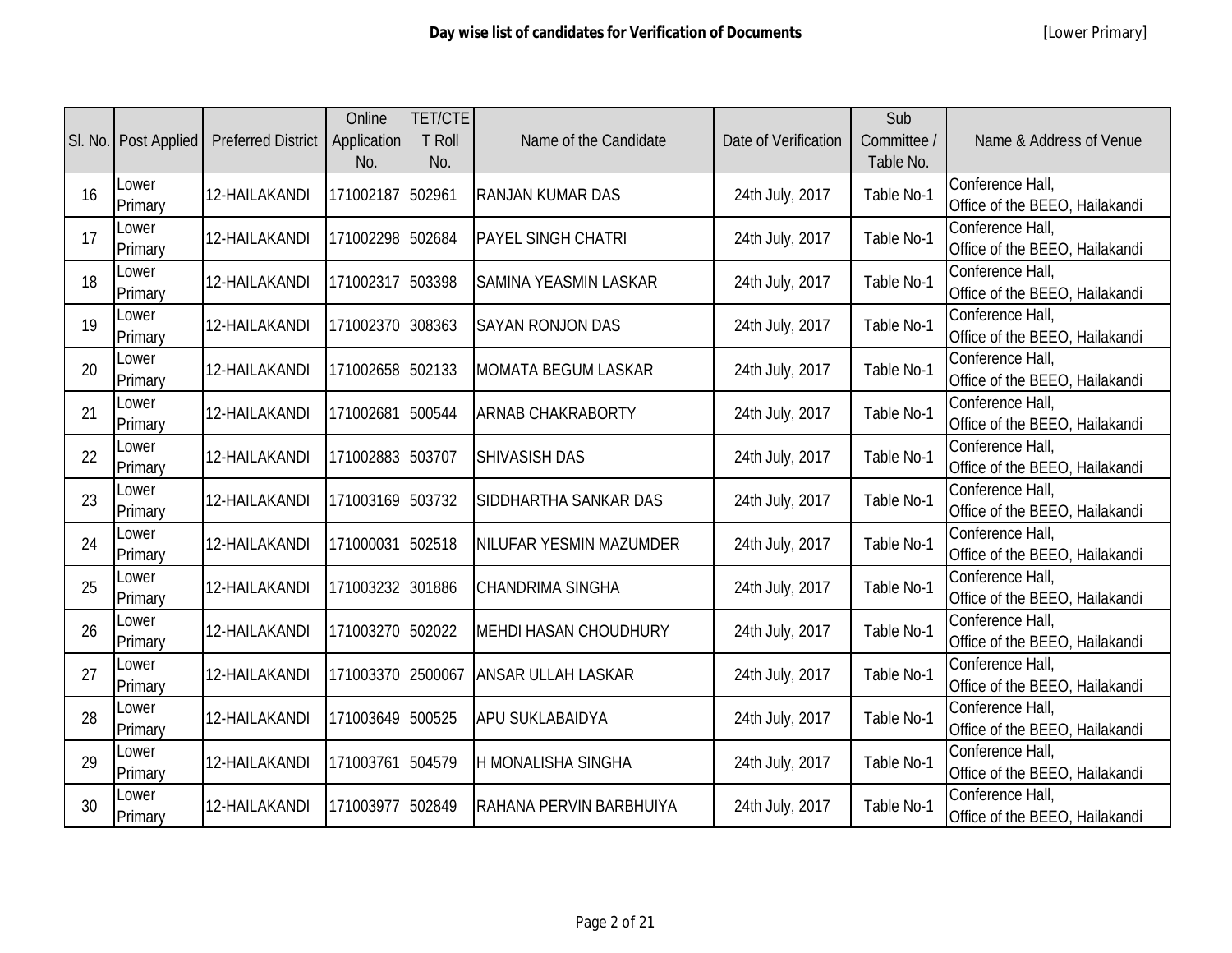|    | SI. No.   Post Applied | <b>Preferred District</b> | Online<br>Application<br>No. | <b>TET/CTE</b><br>T Roll<br>No. | Name of the Candidate           | Date of Verification | Sub<br>Committee /<br>Table No. | Name & Address of Venue                            |
|----|------------------------|---------------------------|------------------------------|---------------------------------|---------------------------------|----------------------|---------------------------------|----------------------------------------------------|
| 31 | Lower<br>Primary       | 12-HAILAKANDI             | 171004291                    | 501632                          | <b>JUMI DAS</b>                 | 24th July, 2017      | Table No-1                      | Conference Hall,<br>Office of the BEEO, Hailakandi |
| 32 | Lower<br>Primary       | 12-HAILAKANDI             | 171004314 502648             |                                 | <b>PARBIN SULTANA BARBHUIYA</b> | 24th July, 2017      | Table No-1                      | Conference Hall,<br>Office of the BEEO, Hailakandi |
| 33 | Lower<br>Primary       | 12-HAILAKANDI             | 171004318 501522             |                                 | <b>JAYA NATH</b>                | 24th July, 2017      | Table No-1                      | Conference Hall,<br>Office of the BEEO, Hailakandi |
| 34 | Lower<br>Primary       | 12-HAILAKANDI             | 171004493 503608             |                                 | <b>SHAKIRAH BEGOM CHOUDHURY</b> | 24th July, 2017      | Table No-1                      | Conference Hall,<br>Office of the BEEO, Hailakandi |
| 35 | Lower<br>Primary       | 12-HAILAKANDI             | 171004746 503879             |                                 | <b>SUDIPTA SARMA</b>            | 24th July, 2017      | Table No-1                      | Conference Hall,<br>Office of the BEEO, Hailakandi |
| 36 | Lower<br>Primary       | 12-HAILAKANDI             | 171004863 503642             |                                 | <b>SHANTA DAS</b>               | 24th July, 2017      | Table No-1                      | Conference Hall,<br>Office of the BEEO, Hailakandi |
| 37 | Lower<br>Primary       | 12-HAILAKANDI             | 171005010 501153             |                                 | <b>FIRUJA BEGOM LASKAR</b>      | 24th July, 2017      | Table No-1                      | Conference Hall,<br>Office of the BEEO, Hailakandi |
| 38 | Lower<br>Primary       | 12-HAILAKANDI             | 171005299 504197             |                                 | <b>VARSHA BHATTACHARJEE</b>     | 24th July, 2017      | Table No-1                      | Conference Hall,<br>Office of the BEEO, Hailakandi |
| 39 | Lower<br>Primary       | 12-HAILAKANDI             | 171005420 503195             |                                 | SABYASACHI NATH                 | 24th July, 2017      | Table No-1                      | Conference Hall,<br>Office of the BEEO, Hailakandi |
| 40 | Lower<br>Primary       | 12-HAILAKANDI             | 171005790 503243             |                                 | <b>SAHANA BANU CHOUDHURY</b>    | 24th July, 2017      | Table No-1                      | Conference Hall,<br>Office of the BEEO, Hailakandi |
| 41 | Lower<br>Primary       | 12-HAILAKANDI             | 171006013 502641             |                                 | <b>PARAMITA BHATTACHARJEE</b>   | 24th July, 2017      | Table No-1                      | Conference Hall,<br>Office of the BEEO, Hailakandi |
| 42 | Lower<br>Primary       | 12-HAILAKANDI             | 171006124 503848             |                                 | <b>SUBIR SHARMA PURKAYASTHA</b> | 24th July, 2017      | Table No-1                      | Conference Hall,<br>Office of the BEEO, Hailakandi |
| 43 | Lower<br>Primary       | 12-HAILAKANDI             | 171006342                    | 5300225<br>5                    | <b>KAILASH KAIRI</b>            | 24th July, 2017      | Table No-1                      | Conference Hall,<br>Office of the BEEO, Hailakandi |
| 44 | Lower<br>Primary       | 12-HAILAKANDI             | 171006351                    | 503576                          | <b>SEWELY MALAKAR</b>           | 24th July, 2017      | Table No-1                      | Conference Hall,<br>Office of the BEEO, Hailakandi |
| 45 | Lower<br>Primary       | 12-HAILAKANDI             | 171006678 404278             |                                 | <b>PANCHAMI DAS</b>             | 24th July, 2017      | Table No-1                      | Conference Hall,<br>Office of the BEEO, Hailakandi |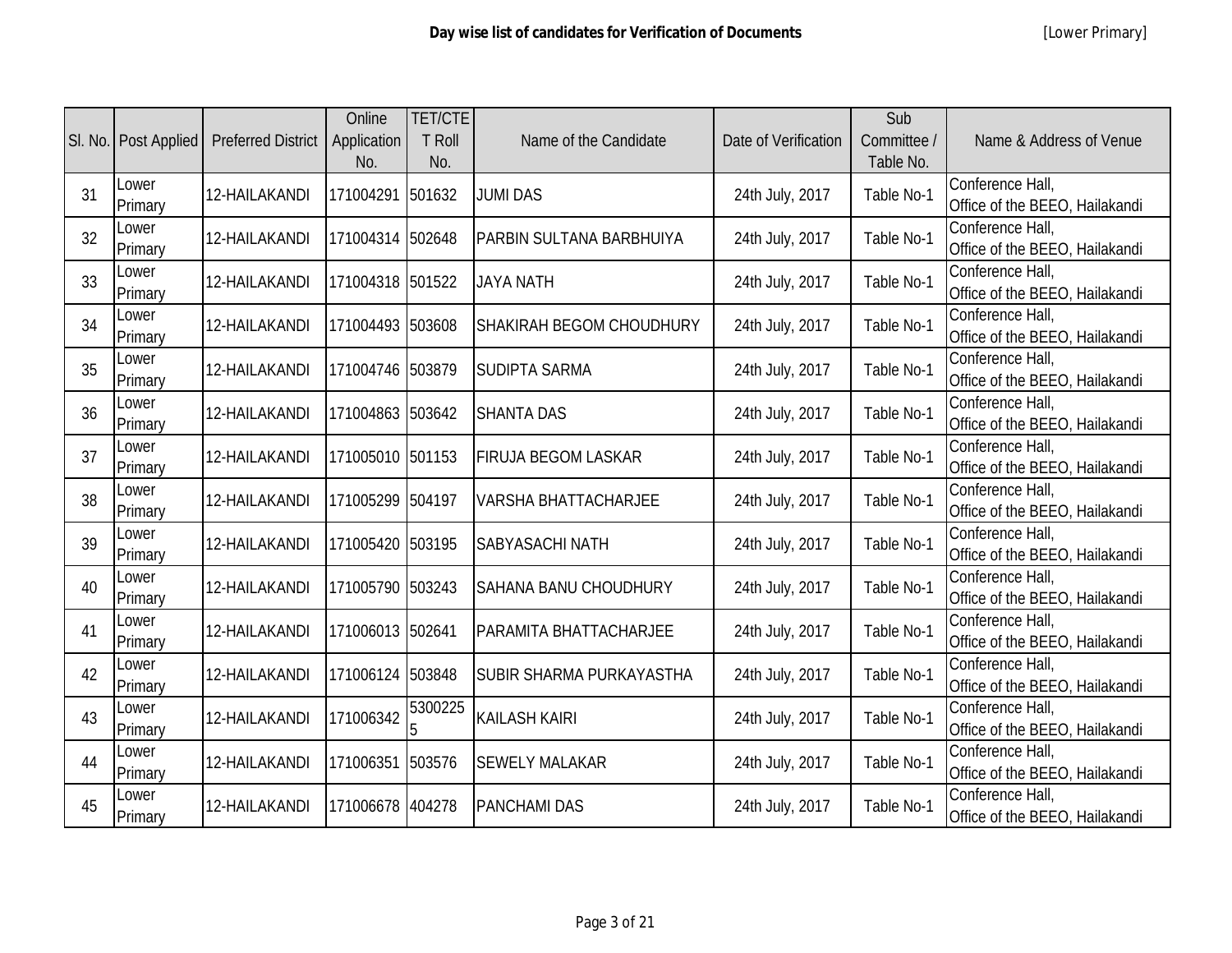|    | SI. No.   Post Applied | <b>Preferred District</b> | Online<br>Application<br>No. | <b>TET/CTE</b><br>T Roll<br>No. | Name of the Candidate    | Date of Verification | Sub<br>Committee /<br>Table No. | Name & Address of Venue                            |
|----|------------------------|---------------------------|------------------------------|---------------------------------|--------------------------|----------------------|---------------------------------|----------------------------------------------------|
| 46 | Lower<br>Primary       | 12-HAILAKANDI             | 171006833 501863             |                                 | <b>MADHUMITA DEBNATH</b> | 24th July, 2017      | Table No-1                      | Conference Hall,<br>Office of the BEEO, Hailakandi |
| 47 | Lower<br>Primary       | 12-HAILAKANDI             | 171006856 504117             |                                 | <b>TAPA RANI DAS</b>     | 24th July, 2017      | Table No-1                      | Conference Hall,<br>Office of the BEEO, Hailakandi |
| 48 | Lower<br>Primary       | 12-HAILAKANDI             | 171006920 500982             |                                 | <b>DHANANJOY PAUL</b>    | 24th July, 2017      | Table No-1                      | Conference Hall,<br>Office of the BEEO, Hailakandi |
| 49 | Lower<br>Primary       | 12-HAILAKANDI             | 171007471 502228             |                                 | <b>MRIDUL DAS</b>        | 24th July, 2017      | Table No-1                      | Conference Hall,<br>Office of the BEEO, Hailakandi |
| 50 | Lower<br>Primary       | 12-HAILAKANDI             | 171007489 400916             |                                 | <b>AZHAR UDDIN</b>       | 24th July, 2017      | Table No-1                      | Conference Hall,<br>Office of the BEEO, Hailakandi |
| 51 | Lower<br>Primary       | 12-HAILAKANDI             | 171007631 501940             |                                 | <b>MARSALINA NATH</b>    | 24th July, 2017      | Table No-2                      | Conference Hall,<br>Office of the BEEO, Hailakandi |
| 52 | Lower<br>Primary       | 12-HAILAKANDI             | 171007803 500715             |                                 | BAHARUL ISLAM LASKAR     | 24th July, 2017      | Table No-2                      | Conference Hall,<br>Office of the BEEO, Hailakandi |
| 53 | Lower<br>Primary       | 12-HAILAKANDI             | 171008128 501605             |                                 | JOYNAL ABEDIN CHOUDHURY  | 24th July, 2017      | Table No-2                      | Conference Hall,<br>Office of the BEEO, Hailakandi |
| 54 | Lower<br>Primary       | 12-HAILAKANDI             | 171008234 502177             |                                 | <b>MONOWARA BEGOM</b>    | 24th July, 2017      | Table No-2                      | Conference Hall,<br>Office of the BEEO, Hailakandi |
| 55 | Lower<br>Primary       | 12-HAILAKANDI             | 171008293 503780             |                                 | <b>SOMA DEB</b>          | 24th July, 2017      | Table No-2                      | Conference Hall,<br>Office of the BEEO, Hailakandi |
| 56 | Lower<br>Primary       | 12-HAILAKANDI             | 171008424                    | 501002                          | DILARA KHANAM BARBHUIYA  | 24th July, 2017      | Table No-2                      | Conference Hall,<br>Office of the BEEO, Hailakandi |
| 57 | Lower<br>Primary       | 12-HAILAKANDI             | 171008445 504143             |                                 | TAUHIDA SULTANA MAZUMDER | 24th July, 2017      | Table No-2                      | Conference Hall,<br>Office of the BEEO, Hailakandi |
| 58 | Lower<br>Primary       | 12-HAILAKANDI             | 171008500 404264             |                                 | <b>PAMPI PAUL</b>        | 24th July, 2017      | Table No-2                      | Conference Hall,<br>Office of the BEEO, Hailakandi |
| 59 | Lower<br>Primary       | 12-HAILAKANDI             | 171008616 300335             |                                 | AKI JABED RAJ BARBHUIYA  | 24th July, 2017      | Table No-2                      | Conference Hall,<br>Office of the BEEO, Hailakandi |
| 60 | Lower<br>Primary       | 12-HAILAKANDI             | 171009133 503447             |                                 | <b>SANGITA PAUL</b>      | 24th July, 2017      | Table No-2                      | Conference Hall,<br>Office of the BEEO, Hailakandi |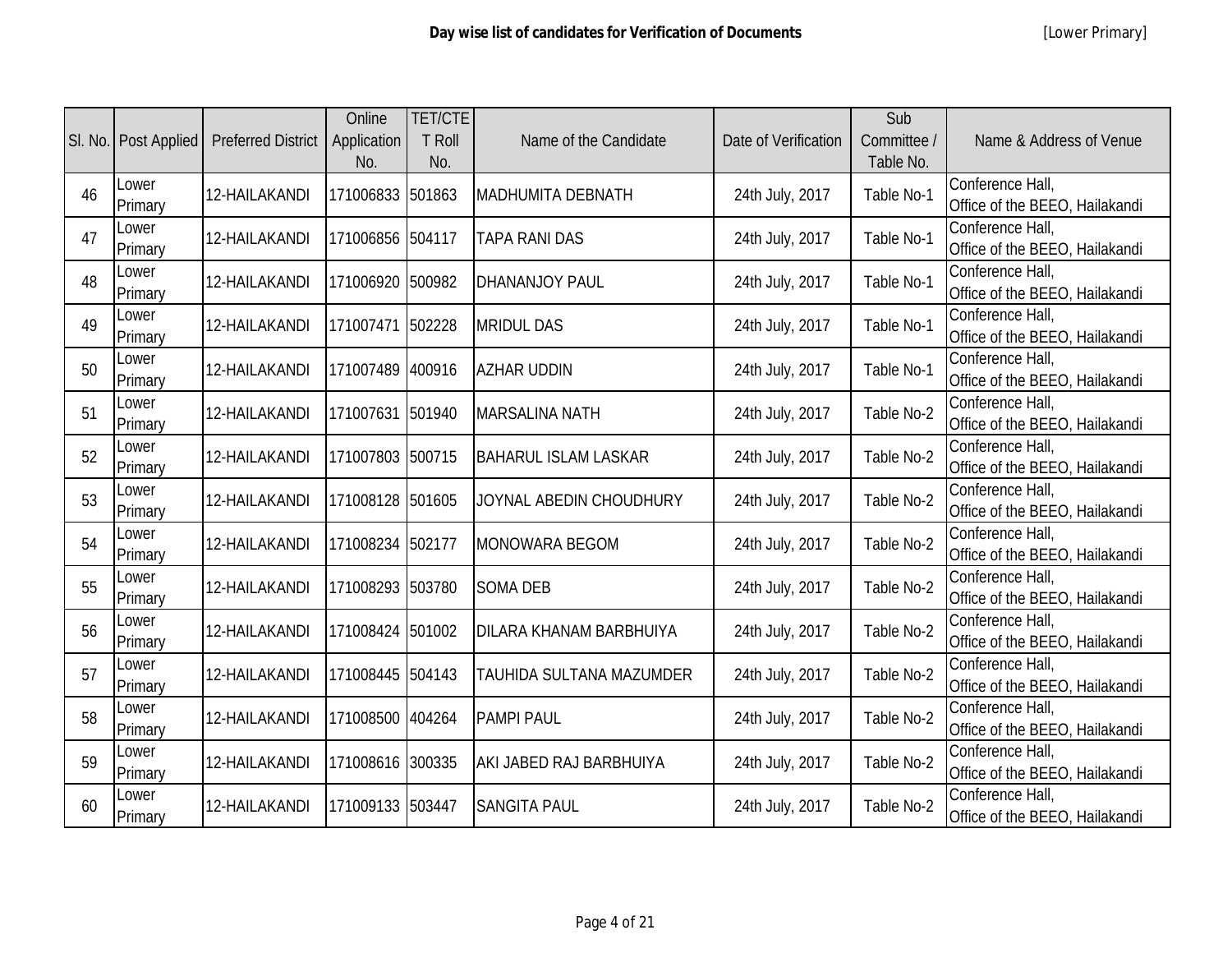|    | SI. No.   Post Applied | <b>Preferred District</b> | Online<br>Application<br>No. | <b>TET/CTE</b><br>T Roll<br>No. | Name of the Candidate        | Date of Verification | Sub<br>Committee /<br>Table No. | Name & Address of Venue                            |
|----|------------------------|---------------------------|------------------------------|---------------------------------|------------------------------|----------------------|---------------------------------|----------------------------------------------------|
| 61 | Lower<br>Primary       | 12-HAILAKANDI             | 171009195                    | 504189                          | <b>IUTPAL KUMAR SINGHA</b>   | 24th July, 2017      | Table No-2                      | Conference Hall,<br>Office of the BEEO, Hailakandi |
| 62 | Lower<br>Primary       | 12-HAILAKANDI             | 171009564 502766             |                                 | <b>PREMOJIT NATH</b>         | 24th July, 2017      | Table No-2                      | Conference Hall,<br>Office of the BEEO, Hailakandi |
| 63 | Lower<br>Primary       | 12-HAILAKANDI             | 171010018 503891             |                                 | <b>SUHAYEL ALAM MAZUMDER</b> | 24th July, 2017      | Table No-2                      | Conference Hall,<br>Office of the BEEO, Hailakandi |
| 64 | Lower<br>Primary       | 12-HAILAKANDI             | 171010331 503258             |                                 | <b>SAHANAZ PERBIN LASKAR</b> | 24th July, 2017      | Table No-2                      | Conference Hall,<br>Office of the BEEO, Hailakandi |
| 65 | Lower<br>Primary       | 12-HAILAKANDI             | 171010457                    | 501215                          | <b>GULEH AHMED BARBHUIYA</b> | 24th July, 2017      | Table No-2                      | Conference Hall,<br>Office of the BEEO, Hailakandi |
| 66 | Lower<br>Primary       | 12-HAILAKANDI             | 171010600 503022             |                                 | <b>RINA DAS</b>              | 24th July, 2017      | Table No-2                      | Conference Hall,<br>Office of the BEEO, Hailakandi |
| 67 | Lower<br>Primary       | 12-HAILAKANDI             | 171011362 500347             |                                 | <b>ALTAF SSAIN LASKAR</b>    | 24th July, 2017      | Table No-2                      | Conference Hall,<br>Office of the BEEO, Hailakandi |
| 68 | Lower<br>Primary       | 12-HAILAKANDI             | 171011405 501321             |                                 | <b>IKBAL AHMED MAZUMDER</b>  | 24th July, 2017      | Table No-2                      | Conference Hall,<br>Office of the BEEO, Hailakandi |
| 69 | Lower<br>Primary       | 12-HAILAKANDI             | 171011479 501762             |                                 | KHAYRUL ISLAM BARBHUIYA      | 24th July, 2017      | Table No-2                      | Conference Hall,<br>Office of the BEEO, Hailakandi |
| 70 | Lower<br>Primary       | 12-HAILAKANDI             | 171011723 501795             |                                 | KRISHNAPRIYA PURKAYASTHA     | 24th July, 2017      | Table No-2                      | Conference Hall,<br>Office of the BEEO, Hailakandi |
| 71 | Lower<br>Primary       | 12-HAILAKANDI             | 171011814 500972             |                                 | <b>DEBRAJ SHARMA</b>         | 24th July, 2017      | Table No-2                      | Conference Hall,<br>Office of the BEEO, Hailakandi |
| 72 | Lower<br>Primary       | 12-HAILAKANDI             | 171011847                    | 501925                          | <b>MANISHA DEY</b>           | 24th July, 2017      | Table No-2                      | Conference Hall,<br>Office of the BEEO, Hailakandi |
| 73 | Lower<br>Primary       | 12-HAILAKANDI             | 171012043                    | 504360                          | KARISHMA DAS PURKAYASTHA     | 24th July, 2017      | Table No-2                      | Conference Hall,<br>Office of the BEEO, Hailakandi |
| 74 | Lower<br>Primary       | 12-HAILAKANDI             | 171012113 503182             |                                 | <b>SABIRHUSSAIN LASKAR</b>   | 24th July, 2017      | Table No-2                      | Conference Hall,<br>Office of the BEEO, Hailakandi |
| 75 | Lower<br>Primary       | 12-HAILAKANDI             | 171012129 501715             |                                 | <b>KANWARLAL CHATRI</b>      | 24th July, 2017      | Table No-2                      | Conference Hall,<br>Office of the BEEO, Hailakandi |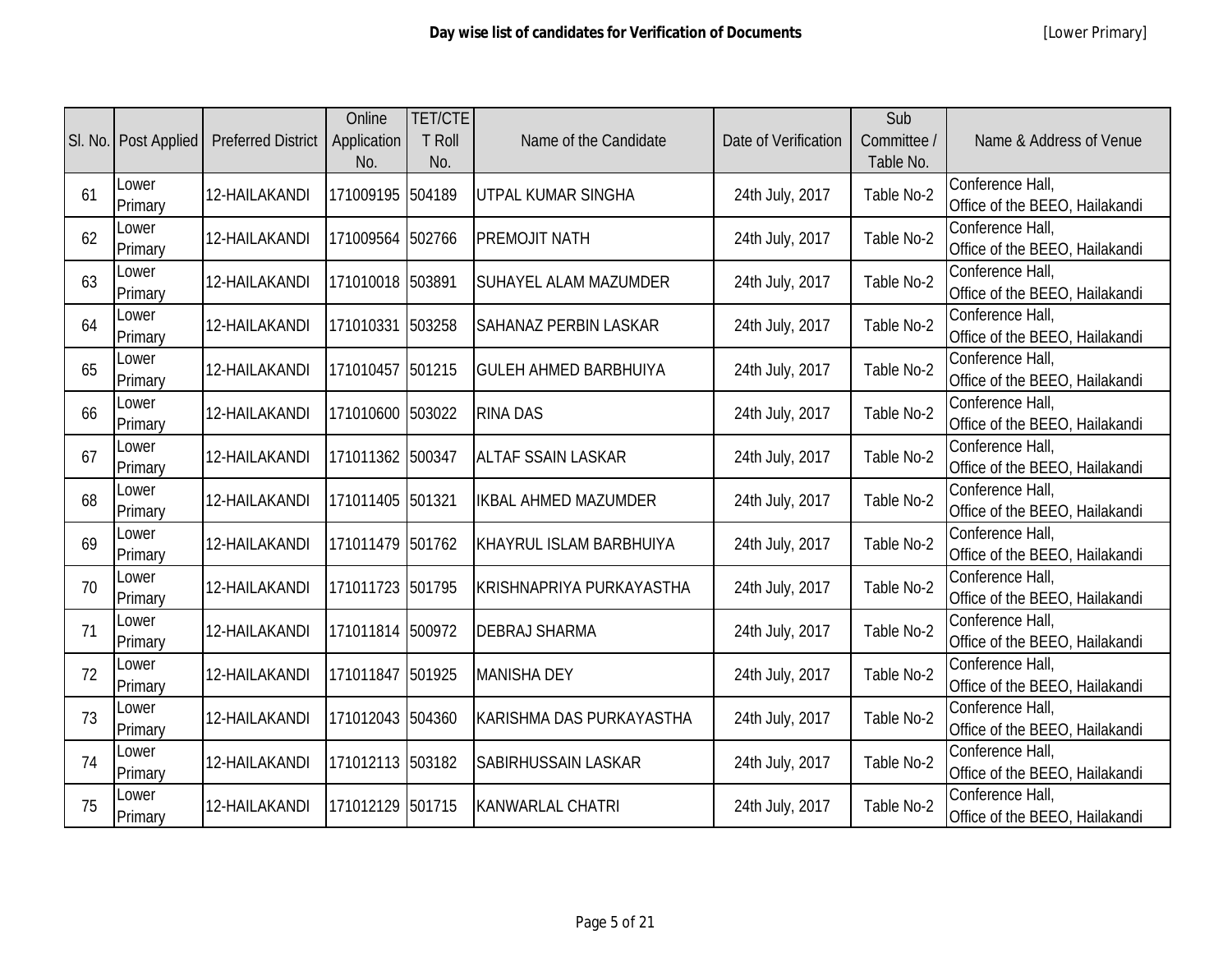|    | SI. No.   Post Applied | <b>Preferred District</b> | Online<br>Application<br>No. | <b>TET/CTE</b><br><b>T Roll</b><br>No. | Name of the Candidate        | Date of Verification | Sub<br>Committee /<br>Table No. | Name & Address of Venue                            |
|----|------------------------|---------------------------|------------------------------|----------------------------------------|------------------------------|----------------------|---------------------------------|----------------------------------------------------|
| 76 | Lower<br>Primary       | 12-HAILAKANDI             | 171012236                    | 500412                                 | <b>ANAMIKA GUPTA</b>         | 24th July, 2017      | Table No-2                      | Conference Hall,<br>Office of the BEEO, Hailakandi |
| 77 | Lower<br>Primary       | 12-HAILAKANDI             | 171012420                    | 5300376                                | <b>OSMAL WARA MAZUMDER</b>   | 24th July, 2017      | Table No-2                      | Conference Hall,<br>Office of the BEEO, Hailakandi |
| 78 | Lower<br>Primary       | 12-HAILAKANDI             | 171012434                    | 503298                                 | <b>SAHIDUL ISLAM</b>         | 24th July, 2017      | Table No-2                      | Conference Hall,<br>Office of the BEEO, Hailakandi |
| 79 | Lower<br>Primary       | 12-HAILAKANDI             | 171012540 501879             |                                        | MAHBUBA KHANAM BARBHUIYA     | 24th July, 2017      | Table No-2                      | Conference Hall,<br>Office of the BEEO, Hailakandi |
| 80 | Lower<br>Primary       | 12-HAILAKANDI             | 171012548 503687             |                                        | <b>SHILPI DEB</b>            | 24th July, 2017      | Table No-2                      | Conference Hall,<br>Office of the BEEO, Hailakandi |
| 81 | Lower<br>Primary       | 12-HAILAKANDI             | 171012647                    | 502514                                 | NILUFA SULTANA LASKAR        | 24th July, 2017      | Table No-2                      | Conference Hall,<br>Office of the BEEO, Hailakandi |
| 82 | Lower<br>Primary       | 12-HAILAKANDI             | 171012738 404228             |                                        | <b>NURUL ISLAM</b>           | 24th July, 2017      | Table No-2                      | Conference Hall,<br>Office of the BEEO, Hailakandi |
| 83 | Lower<br>Primary       | 12-HAILAKANDI             | 171012778 500572             |                                        | <b>ASAB UDDIN CHOUDHURY</b>  | 24th July, 2017      | Table No-2                      | Conference Hall,<br>Office of the BEEO, Hailakandi |
| 84 | Lower<br>Primary       | 12-HAILAKANDI             | 171013104 501933             |                                        | <b>MANOBENDRA NATH</b>       | 24th July, 2017      | Table No-2                      | Conference Hall,<br>Office of the BEEO, Hailakandi |
| 85 | Lower<br>Primary       | 12-HAILAKANDI             | 171013328 504641             |                                        | <b>BEMCHU SINGHA</b>         | 24th July, 2017      | Table No-2                      | Conference Hall,<br>Office of the BEEO, Hailakandi |
| 86 | Lower<br>Primary       | 12-HAILAKANDI             | 171013735 501478             |                                        | JAMRULHUSSAIN MAZUMDER       | 24th July, 2017      | Table No-2                      | Conference Hall,<br>Office of the BEEO, Hailakandi |
| 87 | Lower<br>Primary       | 12-HAILAKANDI             | 171014095 500483             |                                        | <b>ANURADHA DEB</b>          | 24th July, 2017      | Table No-2                      | Conference Hall,<br>Office of the BEEO, Hailakandi |
| 88 | Lower<br>Primary       | 12-HAILAKANDI             | 171014144                    | 503475                                 | <b>SANKARI ROY</b>           | 24th July, 2017      | Table No-2                      | Conference Hall,<br>Office of the BEEO, Hailakandi |
| 89 | Lower<br>Primary       | 12-HAILAKANDI             | 171014417                    | 501949                                 | <b>MASUD AHMED BARBHUIYA</b> | 24th July, 2017      | Table No-2                      | Conference Hall,<br>Office of the BEEO, Hailakandi |
| 90 | Lower<br>Primary       | 12-HAILAKANDI             | 171014635                    | 504273                                 | <b>ABHISEK CHOURASIA</b>     | 24th July, 2017      | Table No-2                      | Conference Hall,<br>Office of the BEEO, Hailakandi |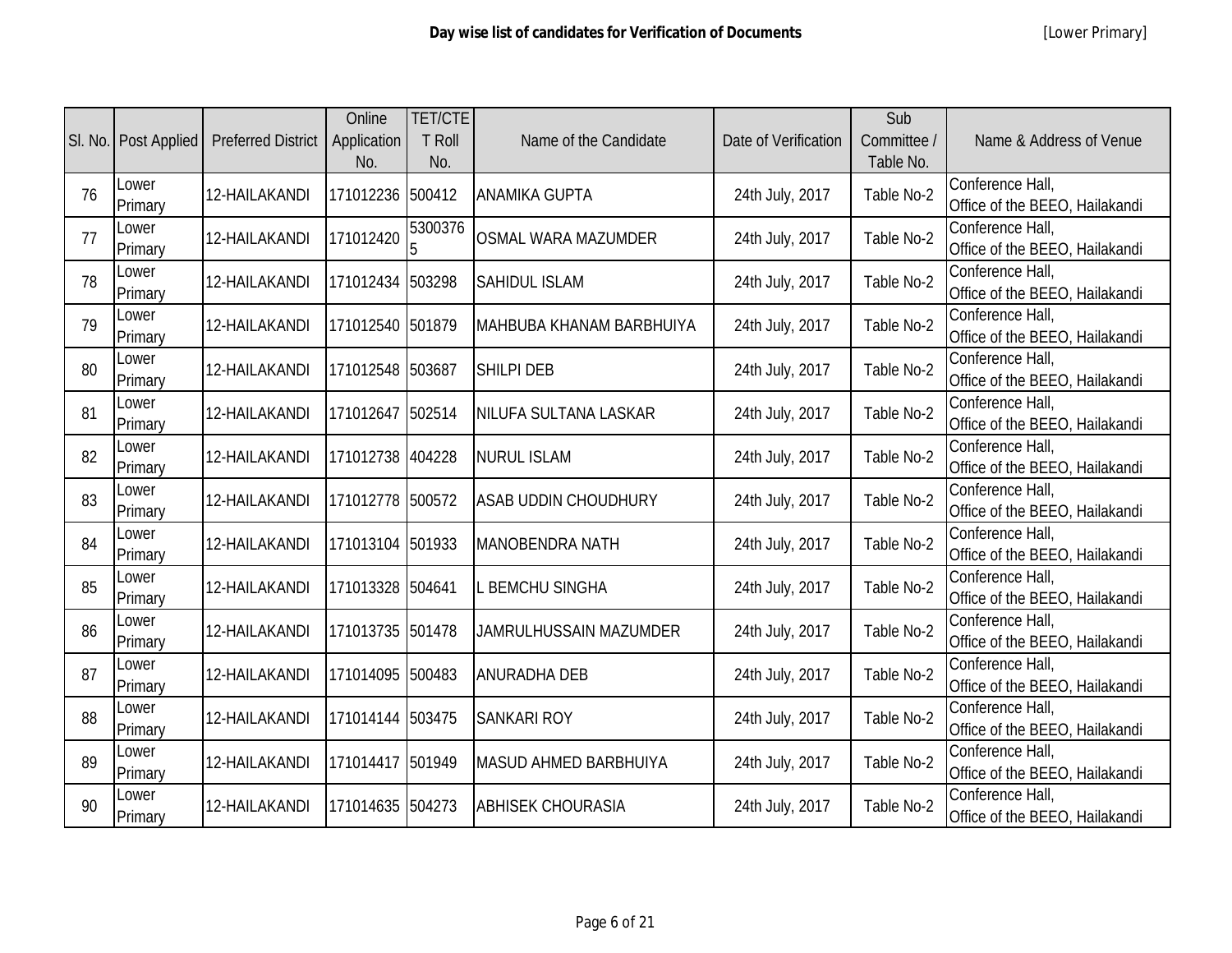|     | SI. No.   Post Applied | <b>Preferred District</b> | Online<br>Application<br>No. | <b>TET/CTE</b><br><b>T</b> Roll<br>No. | Name of the Candidate           | Date of Verification | Sub<br>Committee /<br>Table No. | Name & Address of Venue                            |
|-----|------------------------|---------------------------|------------------------------|----------------------------------------|---------------------------------|----------------------|---------------------------------|----------------------------------------------------|
| 91  | Lower<br>Primary       | 12-HAILAKANDI             | 171014857                    | 501607                                 | JOYNAL HUSSAIN BARBHUIYA        | 24th July, 2017      | Table No-2                      | Conference Hall,<br>Office of the BEEO, Hailakandi |
| 92  | Lower<br>Primary       | 12-HAILAKANDI             | 171015011                    | 502563                                 | <b>NOOR AHMED LASKAR</b>        | 24th July, 2017      | Table No-2                      | Conference Hall,<br>Office of the BEEO, Hailakandi |
| 93  | Lower<br>Primary       | 12-HAILAKANDI             | 171015041                    | 500949                                 | <b>DEBASISH SINGHA</b>          | 24th July, 2017      | Table No-2                      | Conference Hall,<br>Office of the BEEO, Hailakandi |
| 94  | Lower<br>Primary       | 12-HAILAKANDI             | 171015302 503991             |                                        | <b>SUPRIYA CHAKRABORTY</b>      | 24th July, 2017      | Table No-2                      | Conference Hall,<br>Office of the BEEO, Hailakandi |
| 95  | Lower<br>Primary       | 12-HAILAKANDI             | 171015691                    | 500424                                 | <b>ANAYATHUSSAIN LASKAR</b>     | 24th July, 2017      | Table No-2                      | Conference Hall,<br>Office of the BEEO, Hailakandi |
| 96  | Lower<br>Primary       | 12-HAILAKANDI             | 171015762 501155             |                                        | <b>FIRUZAKRAM MAZUMDER</b>      | 24th July, 2017      | Table No-2                      | Conference Hall,<br>Office of the BEEO, Hailakandi |
| 97  | Lower<br>Primary       | 12-HAILAKANDI             | 171015783 501548             |                                        | <b>JHIMLI DAS</b>               | 24th July, 2017      | Table No-2                      | Conference Hall,<br>Office of the BEEO, Hailakandi |
| 98  | Lower<br>Primary       | 12-HAILAKANDI             | 171016516 401647             |                                        | <b>DEBRAJ CHAKRABORTY</b>       | 24th July, 2017      | Table No-2                      | Conference Hall,<br>Office of the BEEO, Hailakandi |
| 99  | Lower<br>Primary       | 12-HAILAKANDI             |                              |                                        | 171016561 2500596 MAHIN AHMED   | 24th July, 2017      | Table No-2                      | Conference Hall,<br>Office of the BEEO, Hailakandi |
| 100 | Lower<br>Primary       | 12-HAILAKANDI             | 171016686 501504             |                                        | <b>JASMIN SULTANA CHOUDHURY</b> | 24th July, 2017      | Table No-2                      | Conference Hall,<br>Office of the BEEO, Hailakandi |
| 101 | Lower<br>Primary       | 12-HAILAKANDI             | 171017045                    | 501152                                 | <b>FIRUJA BEGAM LASKAR</b>      | 25th July, 2017      | Table No-1                      | Conference Hall,<br>Office of the BEEO, Hailakandi |
| 102 | Lower<br>Primary       | 12-HAILAKANDI             | 171017127                    | 300043                                 | <b>ABDUL KADIR LASKAR</b>       | 25th July, 2017      | Table No-1                      | Conference Hall,<br>Office of the BEEO, Hailakandi |
| 103 | Lower<br>Primary       | 12-HAILAKANDI             | 171017176 503343             |                                        | <b>SAKIRA BEGUM BARBHUIYA</b>   | 25th July, 2017      | Table No-1                      | Conference Hall,<br>Office of the BEEO, Hailakandi |
| 104 | Lower<br>Primary       | 12-HAILAKANDI             | 171017201                    | 2500459                                | <b>ARUNIMA BHATTACHARJEE</b>    | 25th July, 2017      | Table No-1                      | Conference Hall,<br>Office of the BEEO, Hailakandi |
| 105 | Lower<br>Primary       | 12-HAILAKANDI             | 171017855                    | 504599                                 | K. CHANDANA SINGHA              | 25th July, 2017      | Table No-1                      | Conference Hall,<br>Office of the BEEO, Hailakandi |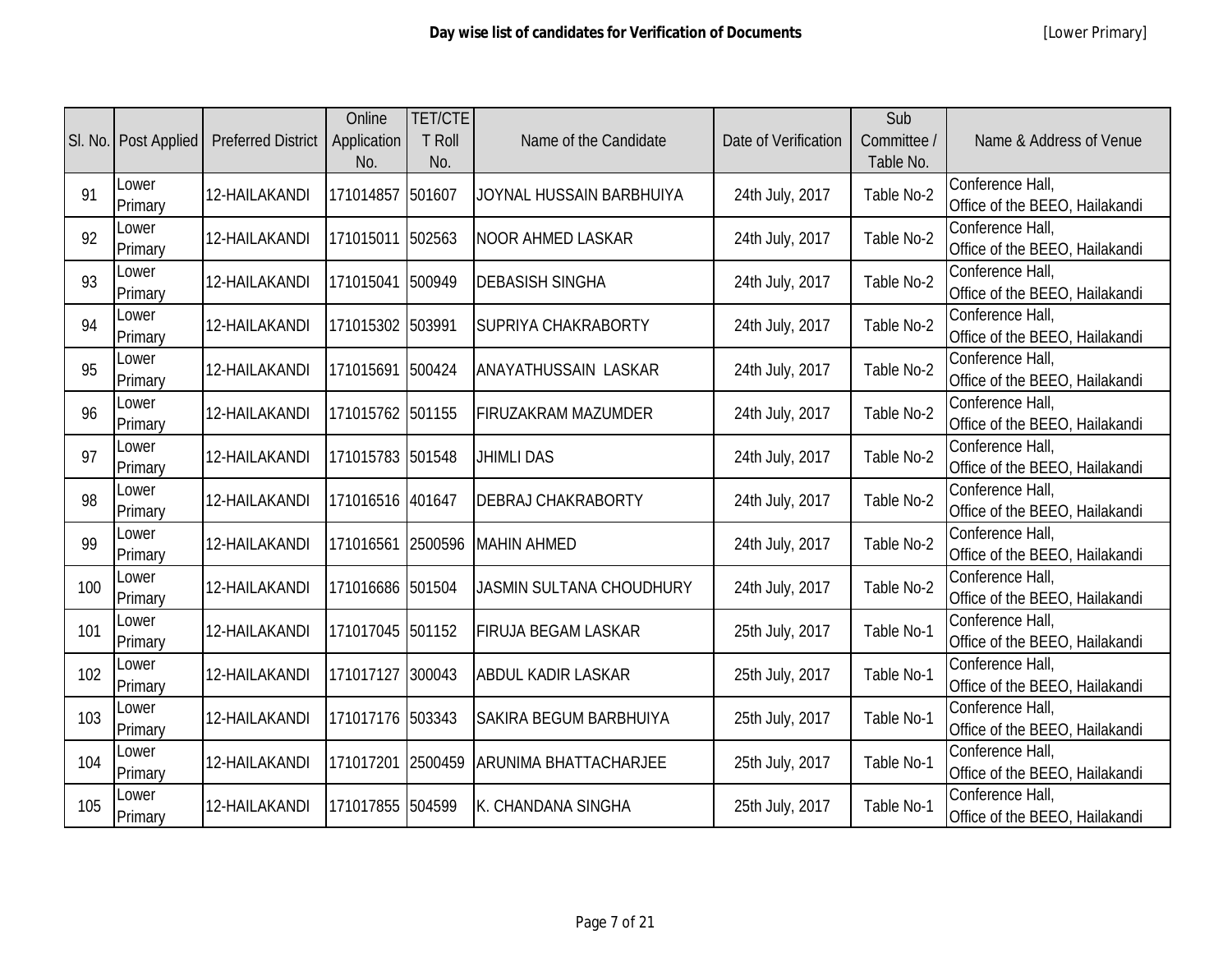|     | SI. No.   Post Applied | <b>Preferred District</b> | Online<br>Application<br>No. | <b>TET/CTE</b><br><b>T Roll</b><br>No. | Name of the Candidate         | Date of Verification | Sub<br>Committee /<br>Table No. | Name & Address of Venue                            |
|-----|------------------------|---------------------------|------------------------------|----------------------------------------|-------------------------------|----------------------|---------------------------------|----------------------------------------------------|
| 106 | Lower<br>Primary       | 12-HAILAKANDI             | 171018232                    | 309985                                 | <b>SUKANYA CHOUDHURY</b>      | 25th July, 2017      | Table No-1                      | Conference Hall,<br>Office of the BEEO, Hailakandi |
| 107 | Lower<br>Primary       | 12-HAILAKANDI             | 171018233 502940             |                                        | <b>RAJU KISHOR PAUL</b>       | 25th July, 2017      | Table No-1                      | Conference Hall,<br>Office of the BEEO, Hailakandi |
| 108 | Lower<br>Primary       | 12-HAILAKANDI             | 171018263 500927             |                                        | <b>DEBABRATA DEB</b>          | 25th July, 2017      | Table No-1                      | Conference Hall,<br>Office of the BEEO, Hailakandi |
| 109 | Lower<br>Primary       | 12-HAILAKANDI             | 171018282 504036             |                                        | <b>SUTAPA MALAKAR</b>         | 25th July, 2017      | Table No-1                      | Conference Hall,<br>Office of the BEEO, Hailakandi |
| 110 | Lower<br>Primary       | 12-HAILAKANDI             | 171018399 104718             |                                        | <b>SUBRATA PAUL</b>           | 25th July, 2017      | Table No-1                      | Conference Hall,<br>Office of the BEEO, Hailakandi |
| 111 | Lower<br>Primary       | 12-HAILAKANDI             | 171018496 503942             |                                        | <b>SUMATH DEB</b>             | 25th July, 2017      | Table No-1                      | Conference Hall,<br>Office of the BEEO, Hailakandi |
| 112 | Lower<br>Primary       | 12-HAILAKANDI             | 171018503 502633             |                                        | <b>PAPIYA DEB</b>             | 25th July, 2017      | Table No-1                      | Conference Hall,<br>Office of the BEEO, Hailakandi |
| 113 | Lower<br>Primary       | 12-HAILAKANDI             | 171018591 502586             |                                        | <b>NRIPENDRA DAS</b>          | 25th July, 2017      | Table No-1                      | Conference Hall,<br>Office of the BEEO, Hailakandi |
| 114 | Lower<br>Primary       | 12-HAILAKANDI             | 171018894 503704             |                                        | <b>SHIRSHAD ALOM MAZUMDER</b> | 25th July, 2017      | Table No-1                      | Conference Hall,<br>Office of the BEEO, Hailakandi |
| 115 | Lower<br>Primary       | 12-HAILAKANDI             | 171018895 503470             |                                        | <b>SANJU ROY</b>              | 25th July, 2017      | Table No-1                      | Conference Hall,<br>Office of the BEEO, Hailakandi |
| 116 | Lower<br>Primary       | 12-HAILAKANDI             | 171018929 504244             |                                        | ZAKIR, HUSSAIN LASKAR         | 25th July, 2017      | Table No-1                      | Conference Hall,<br>Office of the BEEO, Hailakandi |
| 117 | Lower<br>Primary       | 12-HAILAKANDI             | 171019316 502868             |                                        | <b>RAHUL ACHARJEE</b>         | 25th July, 2017      | Table No-1                      | Conference Hall,<br>Office of the BEEO, Hailakandi |
| 118 | Lower<br>Primary       | 12-HAILAKANDI             | 171019349 500153             |                                        | <b>ABHISHEK TEWARI</b>        | 25th July, 2017      | Table No-1                      | Conference Hall,<br>Office of the BEEO, Hailakandi |
| 119 | Lower<br>Primary       | 12-HAILAKANDI             | 171019642 502946             |                                        | <b>RAKHIDEY</b>               | 25th July, 2017      | Table No-1                      | Conference Hall,<br>Office of the BEEO, Hailakandi |
| 120 | Lower<br>Primary       | 12-HAILAKANDI             | 171019656 500885             |                                        | <b>CHAMELI DAS</b>            | 25th July, 2017      | Table No-1                      | Conference Hall,<br>Office of the BEEO, Hailakandi |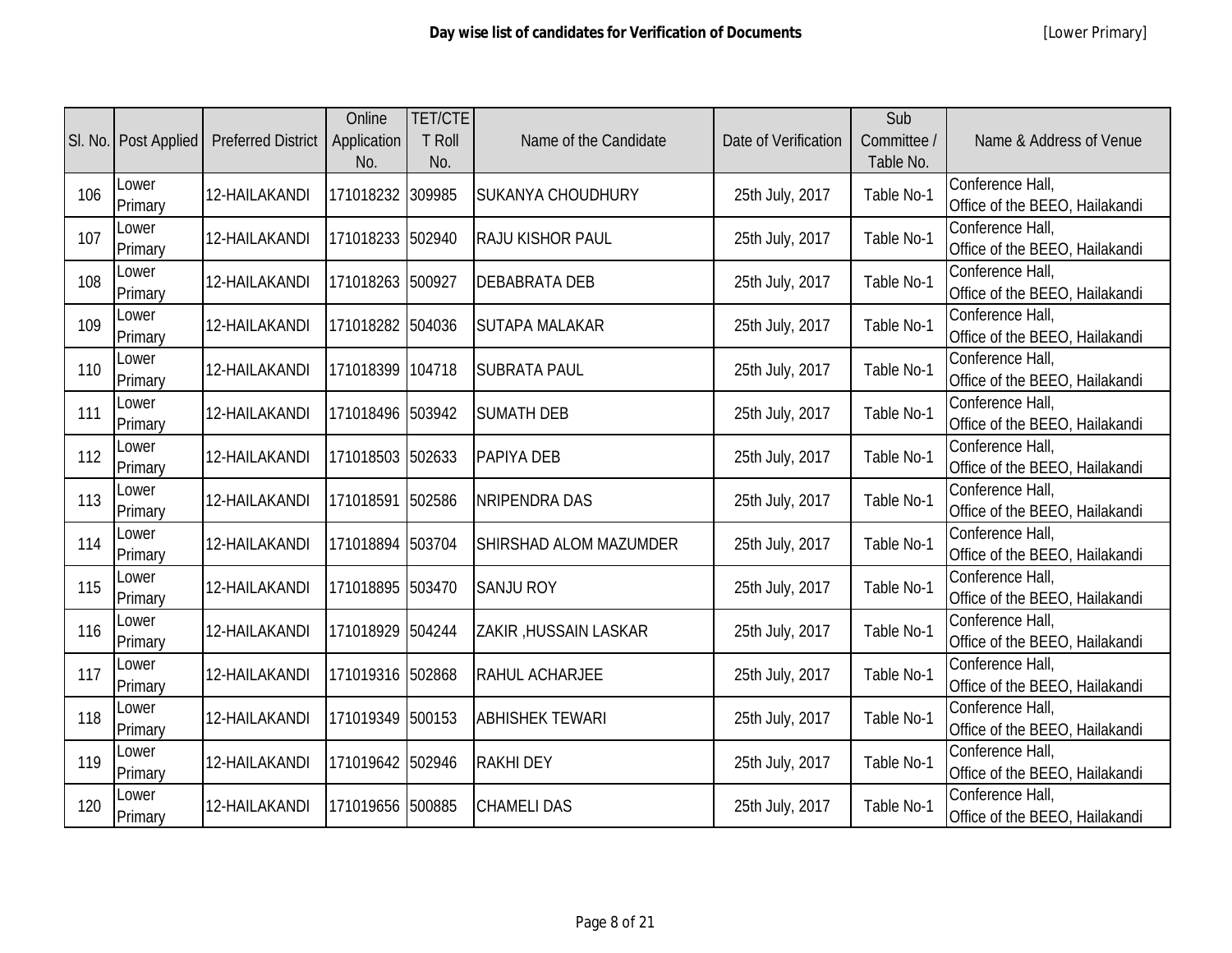|     | SI. No.   Post Applied | <b>Preferred District</b> | Online<br>Application<br>No. | <b>TET/CTE</b><br><b>T Roll</b><br>No. | Name of the Candidate         | Date of Verification | Sub<br>Committee /<br>Table No. | Name & Address of Venue                            |
|-----|------------------------|---------------------------|------------------------------|----------------------------------------|-------------------------------|----------------------|---------------------------------|----------------------------------------------------|
| 121 | Lower<br>Primary       | 12-HAILAKANDI             | 171019723                    | 500573                                 | <b>ASAB UDDIN MAZUMDER</b>    | 25th July, 2017      | Table No-1                      | Conference Hall,<br>Office of the BEEO, Hailakandi |
| 122 | Lower<br>Primary       | 12-HAILAKANDI             | 171019914 504041             |                                        | <b>SWAGATA NATH</b>           | 25th July, 2017      | Table No-1                      | Conference Hall,<br>Office of the BEEO, Hailakandi |
| 123 | Lower<br>Primary       | 12-HAILAKANDI             | 171020102                    | 503493                                 | <b>SANYHARAHUSSAIN LASKAR</b> | 25th July, 2017      | Table No-1                      | Conference Hall,<br>Office of the BEEO, Hailakandi |
| 124 | Lower<br>Primary       | 12-HAILAKANDI             | 171020301                    | 502270                                 | <b>MUKTI NATH</b>             | 25th July, 2017      | Table No-1                      | Conference Hall,<br>Office of the BEEO, Hailakandi |
| 125 | Lower<br>Primary       | 12-HAILAKANDI             | 171020314                    | 502367                                 | <b>NANDITA BHOWMIK</b>        | 25th July, 2017      | Table No-1                      | Conference Hall,<br>Office of the BEEO, Hailakandi |
| 126 | Lower<br>Primary       | 12-HAILAKANDI             | 171020486 501835             |                                        | <b>LOVELY NATH</b>            | 25th July, 2017      | Table No-1                      | Conference Hall,<br>Office of the BEEO, Hailakandi |
| 127 | Lower<br>Primary       | 12-HAILAKANDI             | 171020619 503993             |                                        | <b>SUPRIYA NATH</b>           | 25th July, 2017      | Table No-1                      | Conference Hall,<br>Office of the BEEO, Hailakandi |
| 128 | Lower<br>Primary       | 12-HAILAKANDI             | 171021044 500075             |                                        | <b>ABDUL MALIK MAZUMDER</b>   | 25th July, 2017      | Table No-1                      | Conference Hall,<br>Office of the BEEO, Hailakandi |
| 129 | Lower<br>Primary       | 12-HAILAKANDI             | 171021392 503259             |                                        | SAHANAZ SULTANA BARBHUIYA     | 25th July, 2017      | Table No-1                      | Conference Hall,<br>Office of the BEEO, Hailakandi |
| 130 | Lower<br>Primary       | 12-HAILAKANDI             | 171021416 501919             |                                        | <b>MANIDIPA SUTRADHAR</b>     | 25th July, 2017      | Table No-1                      | Conference Hall,<br>Office of the BEEO, Hailakandi |
| 131 | Lower<br>Primary       | 12-HAILAKANDI             | 171022067                    | 500112                                 | <b>ABDUL SOMAD LASKAR</b>     | 25th July, 2017      | Table No-1                      | Conference Hall,<br>Office of the BEEO, Hailakandi |
| 132 | Lower<br>Primary       | 12-HAILAKANDI             | 171022199                    | 5300479<br>$\boldsymbol{8}$            | <b>SARNALEE NATH</b>          | 25th July, 2017      | Table No-1                      | Conference Hall,<br>Office of the BEEO, Hailakandi |
| 133 | Lower<br>Primary       | 12-HAILAKANDI             | 171022907                    | 161112                                 | <b>MADHABI DAS</b>            | 25th July, 2017      | Table No-1                      | Conference Hall,<br>Office of the BEEO, Hailakandi |
| 134 | Lower<br>Primary       | 12-HAILAKANDI             | 171022935                    | 502414                                 | NAZIAHASAN MAZUMDER           | 25th July, 2017      | Table No-1                      | Conference Hall,<br>Office of the BEEO, Hailakandi |
| 135 | Lower<br>Primary       | 12-HAILAKANDI             | 171022941 501428             |                                        | <b>JAHAR DEB</b>              | 25th July, 2017      | Table No-1                      | Conference Hall,<br>Office of the BEEO, Hailakandi |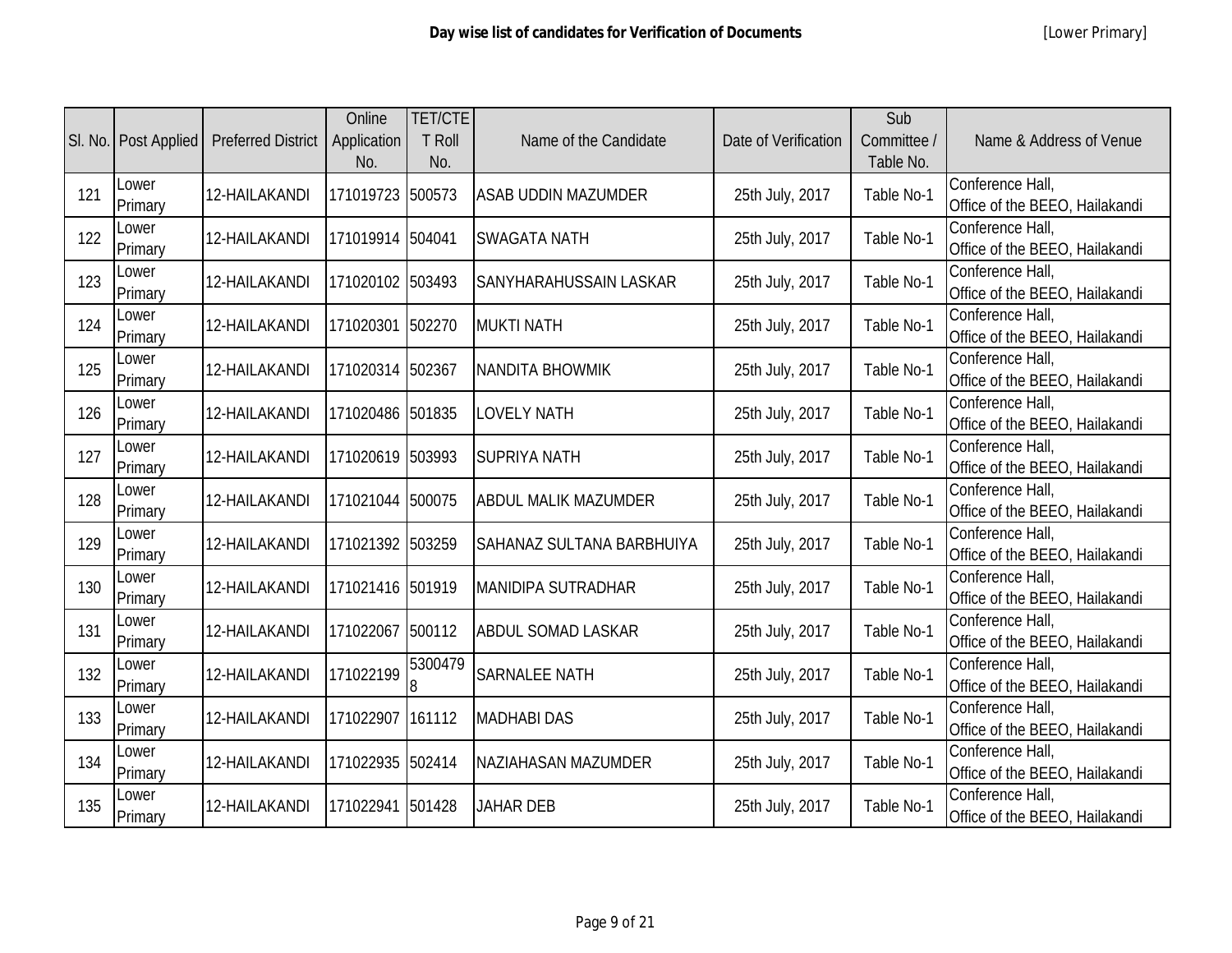|     | SI. No.   Post Applied | <b>Preferred District</b> | Online<br>Application<br>No. | <b>TET/CTE</b><br><b>T Roll</b><br>No. | Name of the Candidate           | Date of Verification | Sub<br>Committee /<br>Table No. | Name & Address of Venue                            |
|-----|------------------------|---------------------------|------------------------------|----------------------------------------|---------------------------------|----------------------|---------------------------------|----------------------------------------------------|
| 136 | Lower<br>Primary       | 12-HAILAKANDI             | 171023083                    | 500581                                 | <b>ASHIM SUKLABAIDYA</b>        | 25th July, 2017      | Table No-1                      | Conference Hall,<br>Office of the BEEO, Hailakandi |
| 137 | Lower<br>Primary       | 12-HAILAKANDI             | 171023122 501859             |                                        | <b>MADHABI DAS</b>              | 25th July, 2017      | Table No-1                      | Conference Hall,<br>Office of the BEEO, Hailakandi |
| 138 | Lower<br>Primary       | 12-HAILAKANDI             | 171023173 501346             |                                        | <b>IMDADUR RAHMAN LASKAR</b>    | 25th July, 2017      | Table No-1                      | Conference Hall,<br>Office of the BEEO, Hailakandi |
| 139 | Lower<br>Primary       | 12-HAILAKANDI             | 171023389 502677             |                                        | <b>PARVEEN SULTANA LASKAR</b>   | 25th July, 2017      | Table No-1                      | Conference Hall,<br>Office of the BEEO, Hailakandi |
| 140 | Lower<br>Primary       | 12-HAILAKANDI             | 171023397 503305             |                                        | <b>SAHINA YEASMIN BARBHUIYA</b> | 25th July, 2017      | Table No-1                      | Conference Hall,<br>Office of the BEEO, Hailakandi |
| 141 | Lower<br>Primary       | 12-HAILAKANDI             | 171023624 501768             |                                        | <b>KISHOR KALITA</b>            | 25th July, 2017      | Table No-1                      | Conference Hall,<br>Office of the BEEO, Hailakandi |
| 142 | Lower<br>Primary       | 12-HAILAKANDI             | 171023845 503182             |                                        | <b>SABIRHUSSAIN LASKAR</b>      | 25th July, 2017      | Table No-1                      | Conference Hall,<br>Office of the BEEO, Hailakandi |
| 143 | Lower<br>Primary       | 12-HAILAKANDI             | 171024023 500217             |                                        | <b>ABUL KASHIM CHOUDHURY</b>    | 25th July, 2017      | Table No-1                      | Conference Hall,<br>Office of the BEEO, Hailakandi |
| 144 | Lower<br>Primary       | 12-HAILAKANDI             | 171024195 500286             |                                        | <b>AKBARHUSSAIN BARBHUIYA</b>   | 25th July, 2017      | Table No-1                      | Conference Hall,<br>Office of the BEEO, Hailakandi |
| 145 | Lower<br>Primary       | 12-HAILAKANDI             | 171024245                    | 501131                                 | <b>FARUQUE AHMED MAZUMDER</b>   | 25th July, 2017      | Table No-1                      | Conference Hall,<br>Office of the BEEO, Hailakandi |
| 146 | Lower<br>Primary       | 12-HAILAKANDI             | 171024279 504613             |                                        | <b>KH. APANBI SINGHA</b>        | 25th July, 2017      | Table No-1                      | Conference Hall,<br>Office of the BEEO, Hailakandi |
| 147 | Lower<br>Primary       | 12-HAILAKANDI             | 171024296 501660             |                                        | <b>KABITA NATH LASKAR</b>       | 25th July, 2017      | Table No-1                      | Conference Hall,<br>Office of the BEEO, Hailakandi |
| 148 | Lower<br>Primary       | 12-HAILAKANDI             | 171024420 501182             |                                        | <b>FUZAIL AHMED MAZARBHUIYA</b> | 25th July, 2017      | Table No-1                      | Conference Hall,<br>Office of the BEEO, Hailakandi |
| 149 | Lower<br>Primary       | 12-HAILAKANDI             | 171024624                    | 503646                                 | <b>SHARIF AHMED BARBHUIYA</b>   | 25th July, 2017      | Table No-1                      | Conference Hall,<br>Office of the BEEO, Hailakandi |
| 150 | Lower<br>Primary       | 12-HAILAKANDI             | 171024660                    | 309698                                 | <b>SUDIP CHANDRA DEB NATH</b>   | 25th July, 2017      | Table No-1                      | Conference Hall,<br>Office of the BEEO, Hailakandi |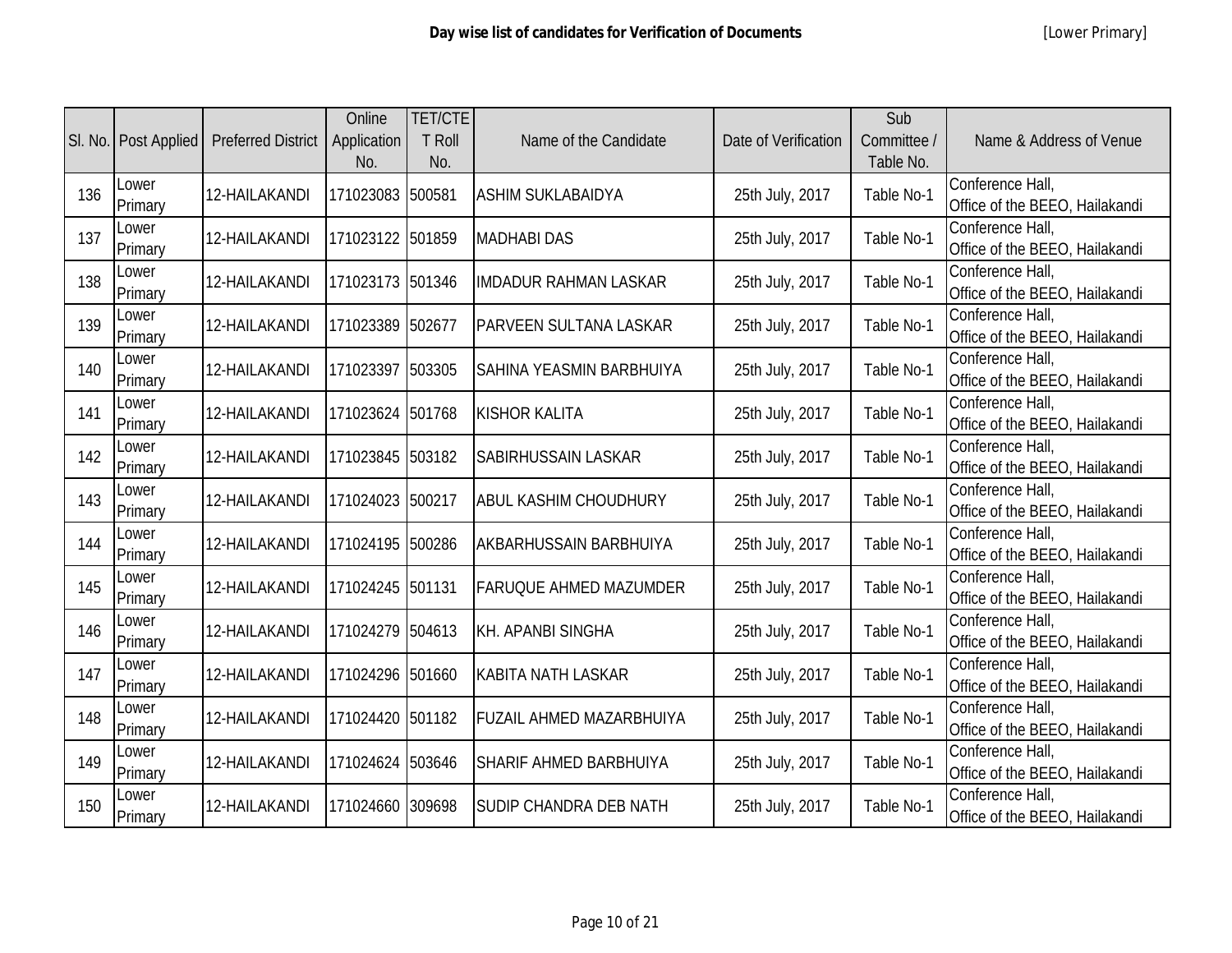|     | SI. No.   Post Applied | <b>Preferred District</b> | Online<br>Application<br>No. | <b>TET/CTE</b><br><b>T</b> Roll<br>No. | Name of the Candidate           | Date of Verification | Sub<br>Committee /<br>Table No. | Name & Address of Venue                            |
|-----|------------------------|---------------------------|------------------------------|----------------------------------------|---------------------------------|----------------------|---------------------------------|----------------------------------------------------|
| 151 | Lower<br>Primary       | 12-HAILAKANDI             | 171024673                    | 501503                                 | <b>JASMIN SULTANA BARBHUIYA</b> | 25th July, 2017      | Table No-2                      | Conference Hall,<br>Office of the BEEO, Hailakandi |
| 152 | Lower<br>Primary       | 12-HAILAKANDI             | 171024724 504775             |                                        | <b>SUMITA SINGHA</b>            | 25th July, 2017      | Table No-2                      | Conference Hall,<br>Office of the BEEO, Hailakandi |
| 153 | Lower<br>Primary       | 12-HAILAKANDI             | 171024813 502333             |                                        | NABANITA MAZUMDER               | 25th July, 2017      | Table No-2                      | Conference Hall,<br>Office of the BEEO, Hailakandi |
| 154 | Lower<br>Primary       | 12-HAILAKANDI             | 171024931 502179             |                                        | MONOWARA BEGUM LASKAR           | 25th July, 2017      | Table No-2                      | Conference Hall,<br>Office of the BEEO, Hailakandi |
| 155 | Lower<br>Primary       | 12-HAILAKANDI             | 171024944 503023             |                                        | <b>RINI DUTTA</b>               | 25th July, 2017      | Table No-2                      | Conference Hall,<br>Office of the BEEO, Hailakandi |
| 156 | Lower<br>Primary       | 12-HAILAKANDI             | 171025019 500756             |                                        | <b>BEGUM SHAHEDA PARVEEN</b>    | 25th July, 2017      | Table No-2                      | Conference Hall,<br>Office of the BEEO, Hailakandi |
| 157 | Lower<br>Primary       | 12-HAILAKANDI             | 171025091                    | 501589                                 | <b>JOY PRAKASH TATOA</b>        | 25th July, 2017      | Table No-2                      | Conference Hall,<br>Office of the BEEO, Hailakandi |
| 158 | Lower<br>Primary       | 12-HAILAKANDI             | 171025117 503950             |                                        | <b>SUMITA BHATTACHARJEE</b>     | 25th July, 2017      | Table No-2                      | Conference Hall,<br>Office of the BEEO, Hailakandi |
| 159 | Lower<br>Primary       | 12-HAILAKANDI             | 171025166 500189             |                                        | <b>ABU TALHA BARBHUIYA</b>      | 25th July, 2017      | Table No-2                      | Conference Hall,<br>Office of the BEEO, Hailakandi |
| 160 | Lower<br>Primary       | 12-HAILAKANDI             | 171025425                    | 500101                                 | <b>ABDUL QUDDUS MAZARBHUIYA</b> | 25th July, 2017      | Table No-2                      | Conference Hall,<br>Office of the BEEO, Hailakandi |
| 161 | Lower<br>Primary       | 12-HAILAKANDI             | 171025516 501662             |                                        | <b>KAIDUR RAHMAN LASKAR</b>     | 25th July, 2017      | Table No-2                      | Conference Hall,<br>Office of the BEEO, Hailakandi |
| 162 | Lower<br>Primary       | 12-HAILAKANDI             | 171025640 501659             |                                        | <b>KABITA NATH</b>              | 25th July, 2017      | Table No-2                      | Conference Hall,<br>Office of the BEEO, Hailakandi |
| 163 | Lower<br>Primary       | 12-HAILAKANDI             | 171026311                    | 502865                                 | RAHIMA KHANAM LASKAR            | 25th July, 2017      | Table No-2                      | Conference Hall,<br>Office of the BEEO, Hailakandi |
| 164 | Lower<br>Primary       | 12-HAILAKANDI             | 171026419 501407             |                                        | <b>JABIRUL ISLAM MAZUMDER</b>   | 25th July, 2017      | Table No-2                      | Conference Hall,<br>Office of the BEEO, Hailakandi |
| 165 | Lower<br>Primary       | 12-HAILAKANDI             | 171026422                    | 504605                                 | <b>K REJINA SINGHA</b>          | 25th July, 2017      | Table No-2                      | Conference Hall,<br>Office of the BEEO, Hailakandi |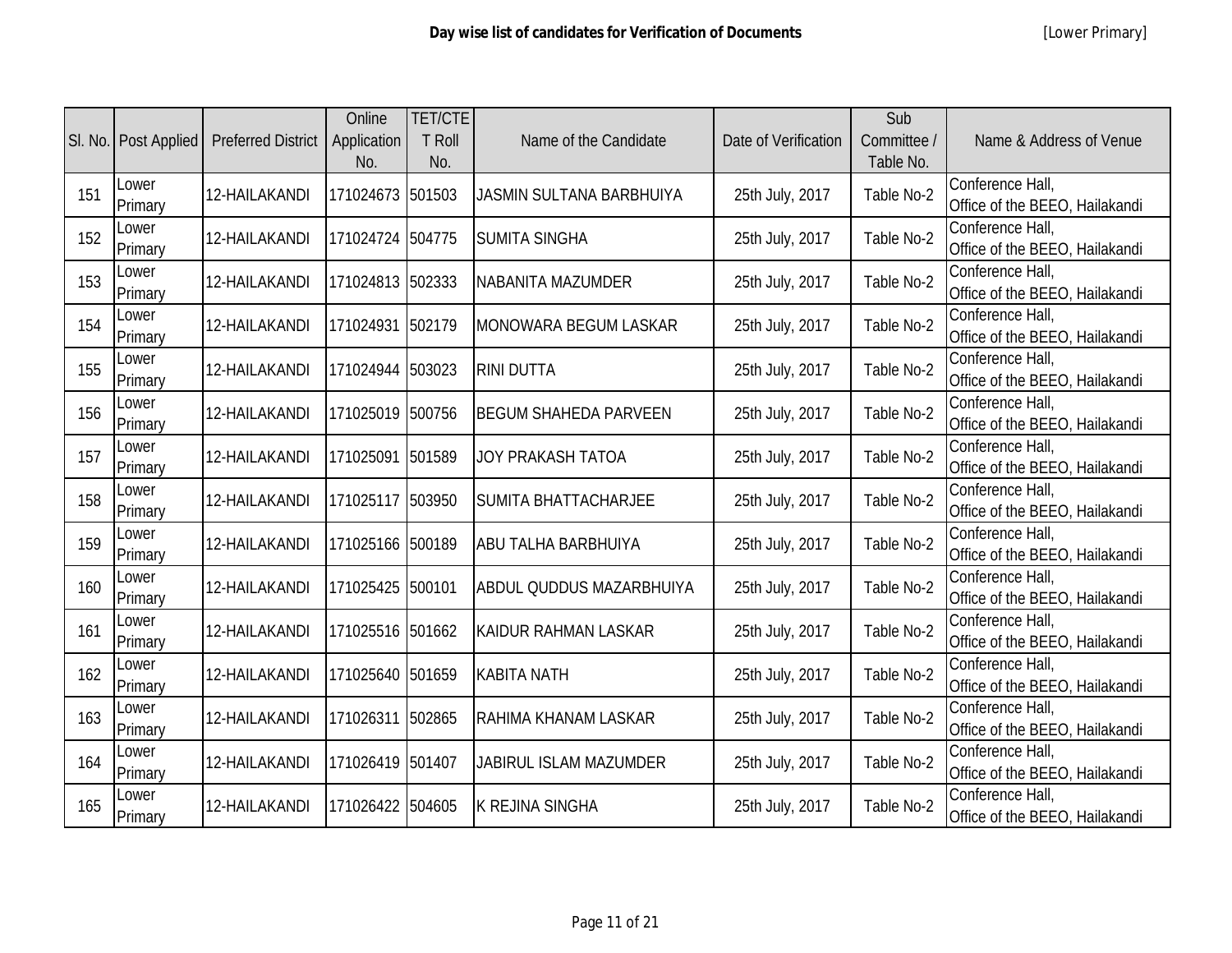|     | SI. No.   Post Applied | <b>Preferred District</b> | Online<br>Application<br>No. | <b>TET/CTE</b><br><b>T Roll</b><br>No. | Name of the Candidate           | Date of Verification | Sub<br>Committee /<br>Table No. | Name & Address of Venue                            |
|-----|------------------------|---------------------------|------------------------------|----------------------------------------|---------------------------------|----------------------|---------------------------------|----------------------------------------------------|
| 166 | Lower<br>Primary       | 12-HAILAKANDI             | 171026435                    | 401379                                 | <b>BISWAJYOTI DAS</b>           | 25th July, 2017      | Table No-2                      | Conference Hall,<br>Office of the BEEO, Hailakandi |
| 167 | Lower<br>Primary       | 12-HAILAKANDI             | 171026514 500550             |                                        | <b>ARPITA CHAKRABORTY</b>       | 25th July, 2017      | Table No-2                      | Conference Hall,<br>Office of the BEEO, Hailakandi |
| 168 | Lower<br>Primary       | 12-HAILAKANDI             | 171026654 502873             |                                        | <b>RAHUL DAS</b>                | 25th July, 2017      | Table No-2                      | Conference Hall,<br>Office of the BEEO, Hailakandi |
| 169 | Lower<br>Primary       | 12-HAILAKANDI             | 171026718 501421             |                                        | JAHANARA BEGUM CHOUDHURY        | 25th July, 2017      | Table No-2                      | Conference Hall,<br>Office of the BEEO, Hailakandi |
| 170 | Lower<br>Primary       | 12-HAILAKANDI             | 171026798 501443             |                                        | <b>JAHIRUL ISLAM CHOUDHURY</b>  | 25th July, 2017      | Table No-2                      | Conference Hall,<br>Office of the BEEO, Hailakandi |
| 171 | Lower<br>Primary       | 12-HAILAKANDI             | 171027103 503135             |                                        | <b>RUPAM DAS</b>                | 25th July, 2017      | Table No-2                      | Conference Hall,<br>Office of the BEEO, Hailakandi |
| 172 | Lower<br>Primary       | 12-HAILAKANDI             | 171027173 501644             |                                        | JYOTSNA BEGOM LASKAR            | 25th July, 2017      | Table No-2                      | Conference Hall,<br>Office of the BEEO, Hailakandi |
| 173 | Lower<br>Primary       | 12-HAILAKANDI             | 171027458 504469             |                                        | <b>SAMPA AGRAHARI</b>           | 25th July, 2017      | Table No-2                      | Conference Hall,<br>Office of the BEEO, Hailakandi |
| 174 | Lower<br>Primary       | 12-HAILAKANDI             | 171027812 504553             |                                        | <b>CH AYUKLEIMA SINGHA</b>      | 25th July, 2017      | Table No-2                      | Conference Hall,<br>Office of the BEEO, Hailakandi |
| 175 | Lower<br>Primary       | 12-HAILAKANDI             | 171027864 500421             |                                        | <b>ANANYA DAS</b>               | 25th July, 2017      | Table No-2                      | Conference Hall,<br>Office of the BEEO, Hailakandi |
| 176 | Lower<br>Primary       | 12-HAILAKANDI             | 171028003 501151             |                                        | <b>FIRUJA AKTAR LASKAR</b>      | 25th July, 2017      | Table No-2                      | Conference Hall,<br>Office of the BEEO, Hailakandi |
| 177 | Lower<br>Primary       | 12-HAILAKANDI             | 171028152 501085             |                                        | <b>FAKAR UDDIN CHOUDHURY</b>    | 25th July, 2017      | Table No-2                      | Conference Hall,<br>Office of the BEEO, Hailakandi |
| 178 | Lower<br>Primary       | 12-HAILAKANDI             | 171028489                    | 503168                                 | <b>SABINA KHANOM CHOUDHURY</b>  | 25th July, 2017      | Table No-2                      | Conference Hall,<br>Office of the BEEO, Hailakandi |
| 179 | Lower<br>Primary       | 12-HAILAKANDI             | 171028561                    | 501001                                 | <b>DILARA BEGUM MAZARBHUIYA</b> | 25th July, 2017      | Table No-2                      | Conference Hall,<br>Office of the BEEO, Hailakandi |
| 180 | Lower<br>Primary       | 12-HAILAKANDI             | 171028708 503150             |                                        | <b>RUSHNA BEGUM BARBHUIYA</b>   | 25th July, 2017      | Table No-2                      | Conference Hall,<br>Office of the BEEO, Hailakandi |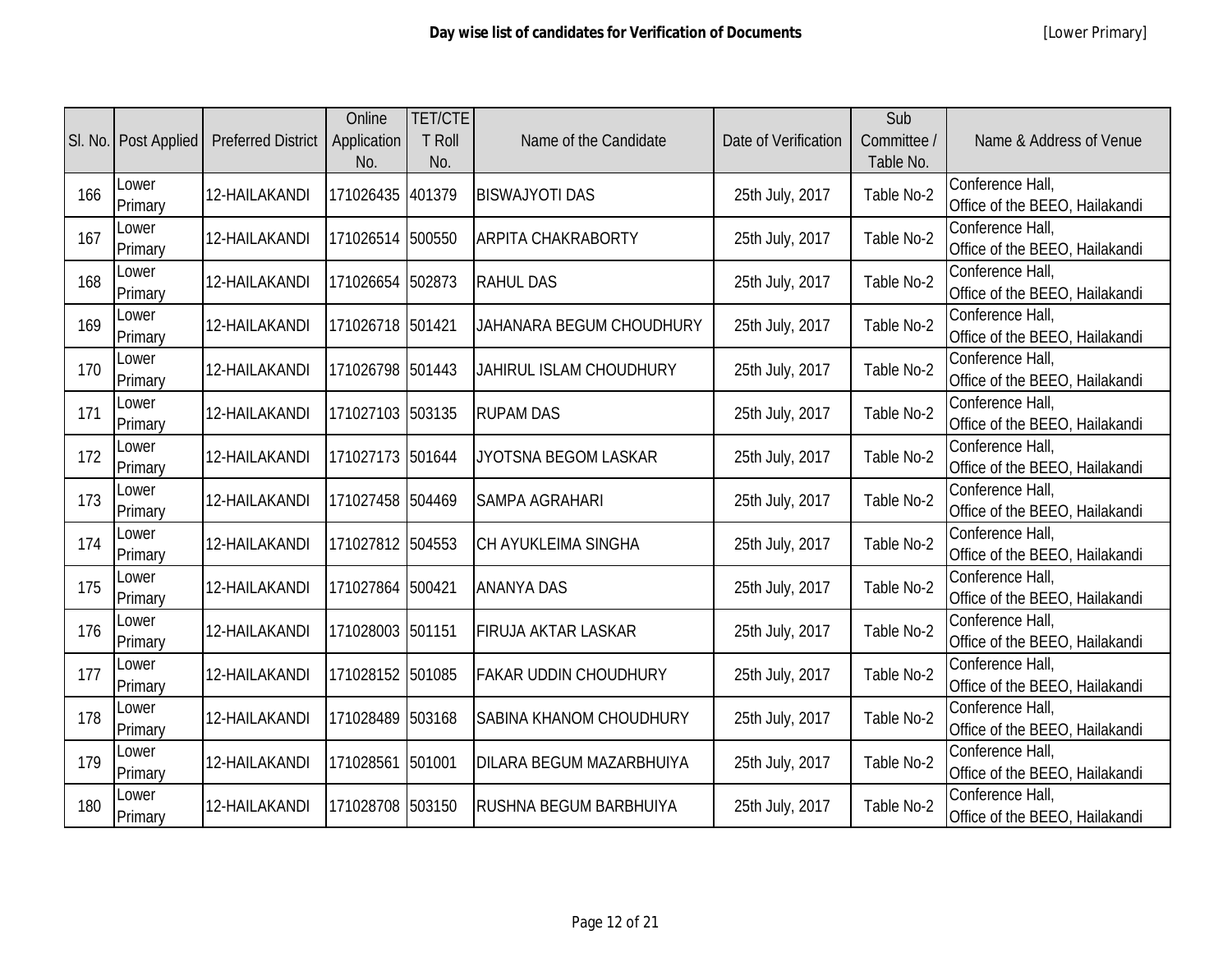|     | SI. No.   Post Applied | <b>Preferred District</b> | Online<br>Application<br>No. | <b>TET/CTE</b><br><b>T Roll</b><br>No. | Name of the Candidate                         | Date of Verification | Sub<br>Committee /<br>Table No. | Name & Address of Venue                            |
|-----|------------------------|---------------------------|------------------------------|----------------------------------------|-----------------------------------------------|----------------------|---------------------------------|----------------------------------------------------|
| 181 | Lower<br>Primary       | 12-HAILAKANDI             | 171028736                    | 501118                                 | <b>IFARUK AHMED BARBHUIYA</b>                 | 25th July, 2017      | Table No-2                      | Conference Hall,<br>Office of the BEEO, Hailakandi |
| 182 | Lower<br>Primary       | 12-HAILAKANDI             | 171028834                    | 500266                                 | <b>AHMED RAZAUL KARIM</b><br><b>CHOUDHURY</b> | 25th July, 2017      | Table No-2                      | Conference Hall,<br>Office of the BEEO, Hailakandi |
| 183 | Lower<br>Primary       | 12-HAILAKANDI             | 171028847                    | 500219                                 | <b>ABUL KASHIM LASKAR</b>                     | 25th July, 2017      | Table No-2                      | Conference Hall,<br>Office of the BEEO, Hailakandi |
| 184 | Lower<br>Primary       | 12-HAILAKANDI             | 171028869                    | 502677                                 | <b>PARVEEN SULTANA LASKAR</b>                 | 25th July, 2017      | Table No-2                      | Conference Hall,<br>Office of the BEEO, Hailakandi |
| 185 | Lower<br>Primary       | 12-HAILAKANDI             | 171029235                    | 500425                                 | <b>ANAYET ULLA LASKAR</b>                     | 25th July, 2017      | Table No-2                      | Conference Hall,<br>Office of the BEEO, Hailakandi |
| 186 | Lower<br>Primary       | 12-HAILAKANDI             | 171029669                    | 501886                                 | MAHMODUL ALAM CHOUDHURY                       | 25th July, 2017      | Table No-2                      | Conference Hall,<br>Office of the BEEO, Hailakandi |
| 187 | Lower<br>Primary       | 12-HAILAKANDI             | 171029737                    | 503753                                 | SITANGSHU RANJAN DAS                          | 25th July, 2017      | Table No-2                      | Conference Hall,<br>Office of the BEEO, Hailakandi |
| 188 | Lower<br>Primary       | 12-HAILAKANDI             | 171029795 502102             |                                        | MOAZZAM AKRAM MAZUMDER                        | 25th July, 2017      | Table No-2                      | Conference Hall,<br>Office of the BEEO, Hailakandi |
| 189 | Lower<br>Primary       | 12-HAILAKANDI             | 171029803                    | 504617                                 | <b>KSH SURAJIT SINGHA</b>                     | 25th July, 2017      | Table No-2                      | Conference Hall,<br>Office of the BEEO, Hailakandi |
| 190 | Lower<br>Primary       | 12-HAILAKANDI             | 171029845                    | 503736                                 | SIDDIKA BEGUM LASKAR                          | 25th July, 2017      | Table No-2                      | Conference Hall,<br>Office of the BEEO, Hailakandi |
| 191 | Lower<br>Primary       | 12-HAILAKANDI             | 171029865                    | 501320                                 | <b>IKBAL AHMED LASKAR</b>                     | 25th July, 2017      | Table No-2                      | Conference Hall,<br>Office of the BEEO, Hailakandi |
| 192 | Lower<br>Primary       | 12-HAILAKANDI             | 171029935                    | 501156                                 | <b>FOIZ ANWAR MAZUMDER</b>                    | 25th July, 2017      | Table No-2                      | Conference Hall,<br>Office of the BEEO, Hailakandi |
| 193 | Lower<br>Primary       | 12-HAILAKANDI             | 171030103 503619             |                                        | <b>SHAMIM AHMED CHOUDHURY</b>                 | 25th July, 2017      | Table No-2                      | Conference Hall,<br>Office of the BEEO, Hailakandi |
| 194 | Lower<br>Primary       | 12-HAILAKANDI             | 171030282                    | 501800                                 | <b>KUMKUM SINHA</b>                           | 25th July, 2017      | Table No-2                      | Conference Hall,<br>Office of the BEEO, Hailakandi |
| 195 | Lower<br>Primary       | 12-HAILAKANDI             | 171030454                    | 503104                                 | <b>RUKIYA KHANAM CHOUDHURY</b>                | 25th July, 2017      | Table No-2                      | Conference Hall,<br>Office of the BEEO, Hailakandi |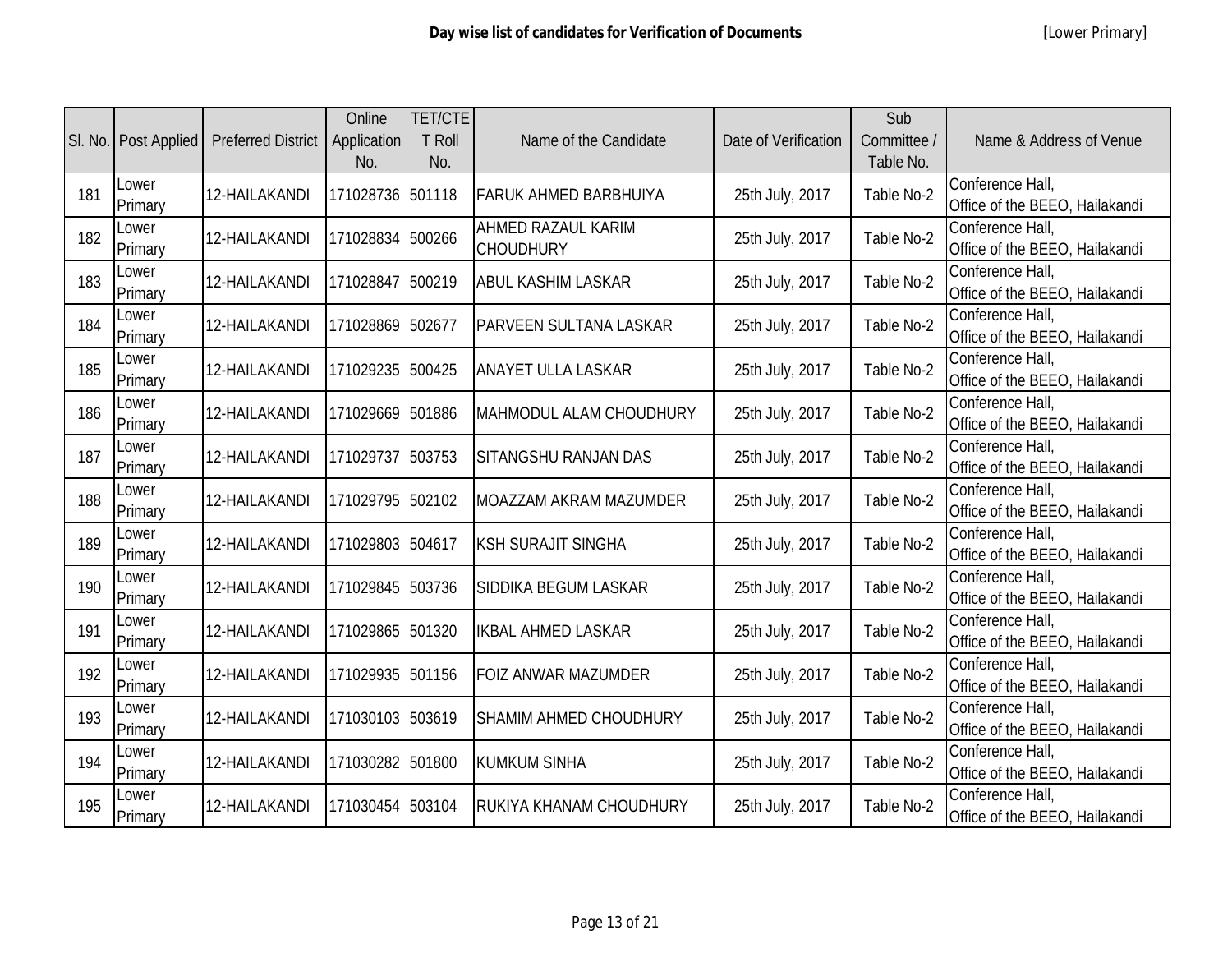|     | SI. No.   Post Applied | <b>Preferred District</b> | Online<br>Application<br>No. | <b>TET/CTE</b><br><b>T Roll</b><br>No. | Name of the Candidate                        | Date of Verification | Sub<br>Committee /<br>Table No. | Name & Address of Venue                            |
|-----|------------------------|---------------------------|------------------------------|----------------------------------------|----------------------------------------------|----------------------|---------------------------------|----------------------------------------------------|
| 196 | Lower<br>Primary       | 12-HAILAKANDI             | 171030460                    | 300304                                 | <b>AJIT DAS LASKAR</b>                       | 25th July, 2017      | Table No-2                      | Conference Hall,<br>Office of the BEEO, Hailakandi |
| 197 | Lower<br>Primary       | 12-HAILAKANDI             | 171030931                    | 104331                                 | SHIBASH CH DAS                               | 25th July, 2017      | Table No-2                      | Conference Hall,<br>Office of the BEEO, Hailakandi |
| 198 | Lower<br>Primary       | 12-HAILAKANDI             | 171030958                    | 103534                                 | <b>RANJIT KUMAR DAS</b>                      | 25th July, 2017      | Table No-2                      | Conference Hall,<br>Office of the BEEO, Hailakandi |
| 199 | Lower<br>Primary       | 12-HAILAKANDI             | 171031063 501760             |                                        | <b>KHASRULHOQUE LASKAR</b>                   | 25th July, 2017      | Table No-2                      | Conference Hall,<br>Office of the BEEO, Hailakandi |
| 200 | Lower<br>Primary       | 12-HAILAKANDI             | 171031067                    | 5300385                                | <b>RABIA BEGOM MAZUMDER</b>                  | 25th July, 2017      | Table No-2                      | Conference Hall,<br>Office of the BEEO, Hailakandi |
| 201 | Lower<br>Primary       | 12-HAILAKANDI             | 171031069 503083             |                                        | <b>RUBINA THOSLIM BARBHUIYA</b>              | 26th July, 2017      | Table No-1                      | Conference Hall,<br>Office of the BEEO, Hailakandi |
| 202 | Lower<br>Primary       | 12-HAILAKANDI             | 171031136 503522             |                                        | <b>SAROJ KANTI PAUL</b>                      | 26th July, 2017      | Table No-1                      | Conference Hall,<br>Office of the BEEO, Hailakandi |
| 203 | Lower<br>Primary       | 12-HAILAKANDI             | 171031179 502899             |                                        | <b>RAJAUL AMIN CHOUDHURY</b>                 | 26th July, 2017      | Table No-1                      | Conference Hall,<br>Office of the BEEO, Hailakandi |
| 204 | Lower<br>Primary       | 12-HAILAKANDI             | 171031258 502413             |                                        | NAZEEDA HASSAN LASKAR                        | 26th July, 2017      | Table No-1                      | Conference Hall,<br>Office of the BEEO, Hailakandi |
| 205 | Lower<br>Primary       | 12-HAILAKANDI             | 171031638 502757             |                                        | <b>PRASANTA PAUL</b>                         | 26th July, 2017      | Table No-1                      | Conference Hall,<br>Office of the BEEO, Hailakandi |
| 206 | Lower<br>Primary       | 12-HAILAKANDI             | 171031771                    | 500374                                 | AMIR HUSSAIN BARBHUIYA                       | 26th July, 2017      | Table No-1                      | Conference Hall,<br>Office of the BEEO, Hailakandi |
| 207 | Lower<br>Primary       | 12-HAILAKANDI             | 171031782 500645             |                                        | <b>AZIM HUSSAIN MAZUMDER</b>                 | 26th July, 2017      | Table No-1                      | Conference Hall,<br>Office of the BEEO, Hailakandi |
| 208 | Lower<br>Primary       | 12-HAILAKANDI             | 171031794 503188             |                                        | <b>SABITA SINGHA</b>                         | 26th July, 2017      | Table No-1                      | Conference Hall,<br>Office of the BEEO, Hailakandi |
| 209 | Lower<br>Primary       | 12-HAILAKANDI             | 171031811                    | 503051                                 | <b>ROFIQUE UDDIN LASKAR</b>                  | 26th July, 2017      | Table No-1                      | Conference Hall,<br>Office of the BEEO, Hailakandi |
| 210 | Lower<br>Primary       | 12-HAILAKANDI             | 171031931 500178             |                                        | <b>ABU MD AZIZ AHMED</b><br><b>CHOUDHURY</b> | 26th July, 2017      | Table No-1                      | Conference Hall,<br>Office of the BEEO, Hailakandi |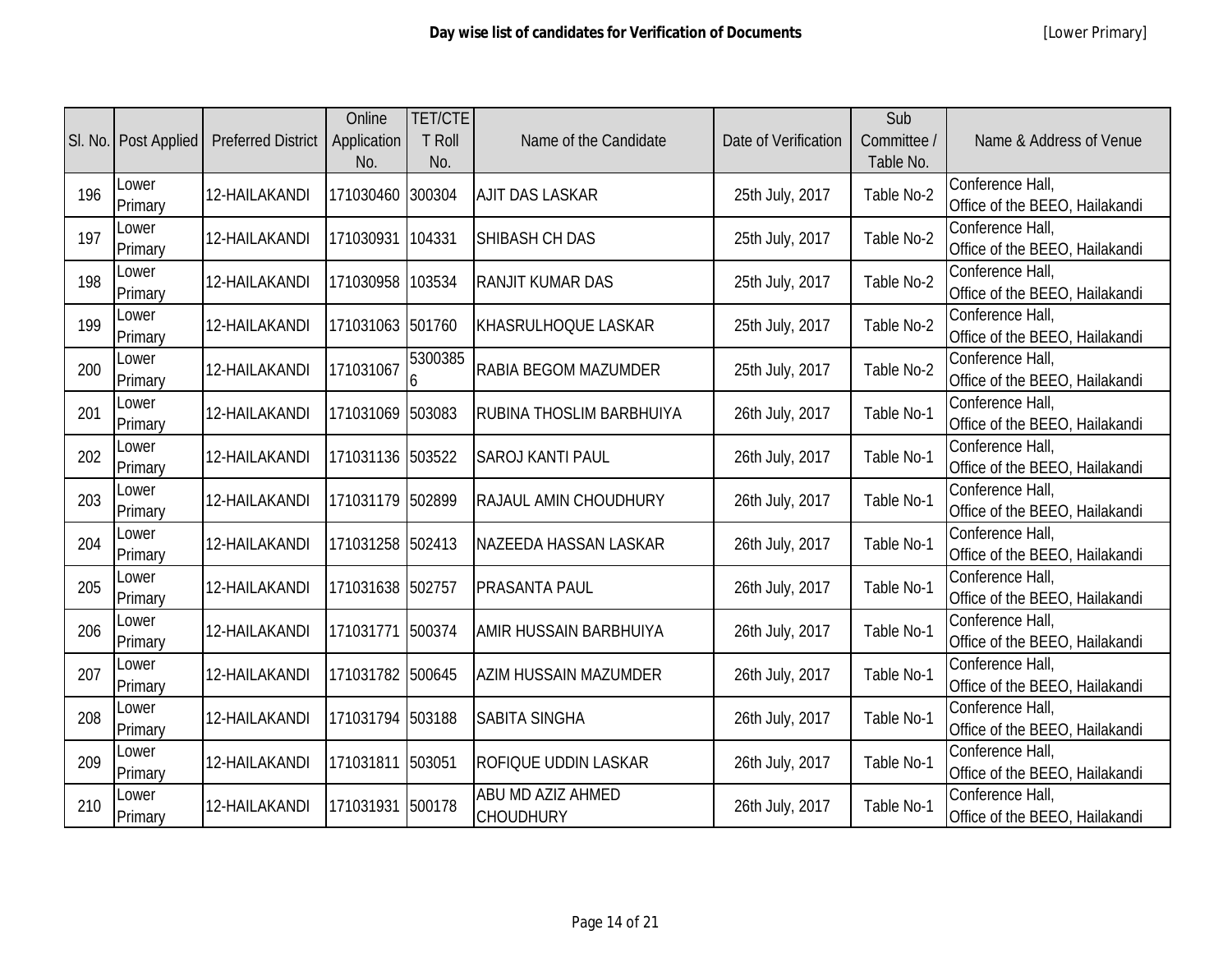|     | SI. No.   Post Applied | <b>Preferred District</b> | Online<br>Application<br>No. | <b>TET/CTE</b><br><b>T Roll</b><br>No. | Name of the Candidate                 | Date of Verification | Sub<br>Committee /<br>Table No. | Name & Address of Venue                            |
|-----|------------------------|---------------------------|------------------------------|----------------------------------------|---------------------------------------|----------------------|---------------------------------|----------------------------------------------------|
| 211 | Lower<br>Primary       | 12-HAILAKANDI             | 171032227                    | 502665                                 | <b>PAROMITA DEB</b>                   | 26th July, 2017      | Table No-1                      | Conference Hall,<br>Office of the BEEO, Hailakandi |
| 212 | Lower<br>Primary       | 12-HAILAKANDI             | 171032356                    | 503640                                 | <b>SHANAZ BEGUM BARBHUIYA</b>         | 26th July, 2017      | Table No-1                      | Conference Hall,<br>Office of the BEEO, Hailakandi |
| 213 | Lower<br>Primary       | 12-HAILAKANDI             | 171032387                    | 501345                                 | <b>IMDADUR RAHMAN LASKAR</b>          | 26th July, 2017      | Table No-1                      | Conference Hall,<br>Office of the BEEO, Hailakandi |
| 214 | Lower<br>Primary       | 12-HAILAKANDI             | 171032490 502483             |                                        | NAZRUL ISLAM MOZUMDER                 | 26th July, 2017      | Table No-1                      | Conference Hall,<br>Office of the BEEO, Hailakandi |
| 215 | Lower<br>Primary       | 12-HAILAKANDI             | 171032531                    | 504407                                 | <b>N SMITA SINGHA</b>                 | 26th July, 2017      | Table No-1                      | Conference Hall,<br>Office of the BEEO, Hailakandi |
| 216 | Lower<br>Primary       | 12-HAILAKANDI             | 171032780                    | 5000128                                | <b>ABDUR ROHIM MAZUMDER</b>           | 26th July, 2017      | Table No-1                      | Conference Hall,<br>Office of the BEEO, Hailakandi |
| 217 | Lower<br>Primary       | 12-HAILAKANDI             | 171032841                    | 500110                                 | <b>ABDUL SALAM CHOUDHURY</b>          | 26th July, 2017      | Table No-1                      | Conference Hall,<br>Office of the BEEO, Hailakandi |
| 218 | Lower<br>Primary       | 12-HAILAKANDI             | 171032859 401395             |                                        | <b>BISWOMBOR DAS</b>                  | 26th July, 2017      | Table No-1                      | Conference Hall,<br>Office of the BEEO, Hailakandi |
| 219 | Lower<br>Primary       | 12-HAILAKANDI             | 171032866 503157             |                                        | S M MUSTAFA ZAMAN<br><b>BARBHUIYA</b> | 26th July, 2017      | Table No-1                      | Conference Hall,<br>Office of the BEEO, Hailakandi |
| 220 | Lower<br>Primary       | 12-HAILAKANDI             | 171032987                    | 503153                                 | <b>RUSTANA BEGUM MAZARBHUIYA</b>      | 26th July, 2017      | Table No-1                      | Conference Hall,<br>Office of the BEEO, Hailakandi |
| 221 | Lower<br>Primary       | 12-HAILAKANDI             | 171033023                    | 504237                                 | ZAHEED FOZAL LASKAR                   | 26th July, 2017      | Table No-1                      | Conference Hall,<br>Office of the BEEO, Hailakandi |
| 222 | Lower<br>Primary       | 12-HAILAKANDI             | 171033033 504141             |                                        | <b>TASRIN ISLAM LASKAR</b>            | 26th July, 2017      | Table No-1                      | Conference Hall,<br>Office of the BEEO, Hailakandi |
| 223 | Lower<br>Primary       | 12-HAILAKANDI             | 171033166 404294             |                                        | <b>PANKAJ NATH</b>                    | 26th July, 2017      | Table No-1                      | Conference Hall,<br>Office of the BEEO, Hailakandi |
| 224 | Lower<br>Primary       | 12-HAILAKANDI             | 171033219                    | 401023                                 | <b>BAPPON DAS</b>                     | 26th July, 2017      | Table No-1                      | Conference Hall,<br>Office of the BEEO, Hailakandi |
| 225 | Lower<br>Primary       | 12-HAILAKANDI             | 171033245                    | 501088                                 | <b>FAKHRUL ISLAM LASKAR</b>           | 26th July, 2017      | Table No-1                      | Conference Hall,<br>Office of the BEEO, Hailakandi |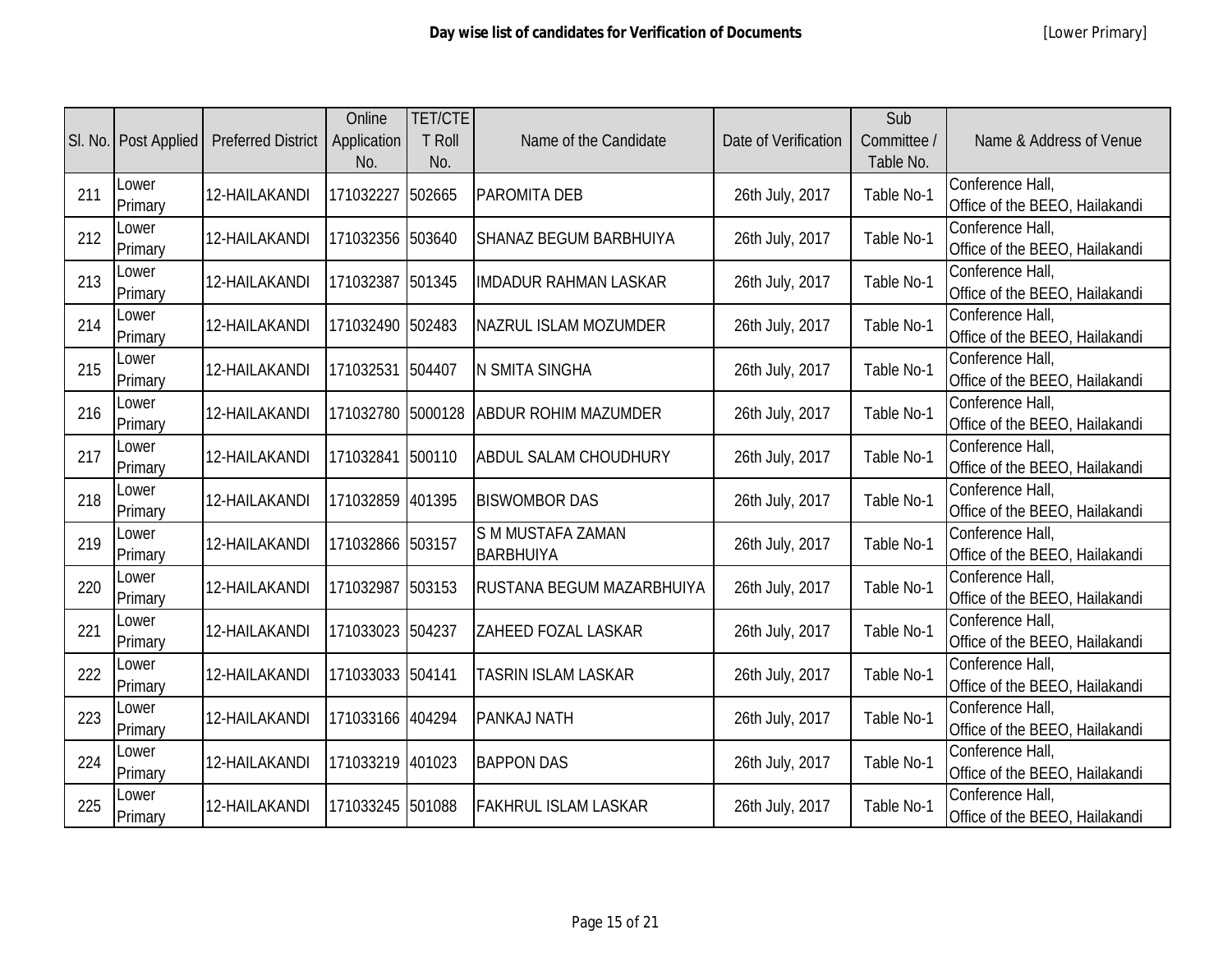|     | SI. No.   Post Applied | <b>Preferred District</b> | Online<br>Application<br>No. | <b>TET/CTE</b><br><b>T Roll</b><br>No. | Name of the Candidate           | Date of Verification | Sub<br>Committee /<br>Table No. | Name & Address of Venue                            |
|-----|------------------------|---------------------------|------------------------------|----------------------------------------|---------------------------------|----------------------|---------------------------------|----------------------------------------------------|
| 226 | Lower<br>Primary       | 12-HAILAKANDI             | 171033288                    | 501413                                 | <b>JAHANARA BEGOM BARBHUIYA</b> | 26th July, 2017      | Table No-1                      | Conference Hall,<br>Office of the BEEO, Hailakandi |
| 227 | Lower<br>Primary       | 12-HAILAKANDI             | 171033306 502602             |                                        | <b>NURUL AMIN BARBHUIYA</b>     | 26th July, 2017      | Table No-1                      | Conference Hall,<br>Office of the BEEO, Hailakandi |
| 228 | Lower<br>Primary       | 12-HAILAKANDI             | 171033325                    | 500700                                 | <b>BAHARUL ISLAM BARBHUIYA</b>  | 26th July, 2017      | Table No-1                      | Conference Hall,<br>Office of the BEEO, Hailakandi |
| 229 | Lower<br>Primary       | 12-HAILAKANDI             | 171033496 503982             |                                        | <b>SUPARNA RANI NATH</b>        | 26th July, 2017      | Table No-1                      | Conference Hall,<br>Office of the BEEO, Hailakandi |
| 230 | Lower<br>Primary       | 12-HAILAKANDI             | 171033519 502618             |                                        | <b>PADMASREE NATH</b>           | 26th July, 2017      | Table No-1                      | Conference Hall,<br>Office of the BEEO, Hailakandi |
| 231 | Lower<br>Primary       | 12-HAILAKANDI             | 171033844 503777             |                                        | <b>SOIF UDDIN BARBHUIYA</b>     | 26th July, 2017      | Table No-1                      | Conference Hall,<br>Office of the BEEO, Hailakandi |
| 232 | Lower<br>Primary       | 12-HAILAKANDI             | 171034011                    | 501355                                 | <b>IMRANHUSSAIN CHOUDHURY</b>   | 26th July, 2017      | Table No-1                      | Conference Hall,<br>Office of the BEEO, Hailakandi |
| 233 | Lower<br>Primary       | 12-HAILAKANDI             | 171034042 502207             |                                        | <b>MOUSHOMI AKTAR BARBHUIYA</b> | 26th July, 2017      | Table No-1                      | Conference Hall,<br>Office of the BEEO, Hailakandi |
| 234 | Lower<br>Primary       | 12-HAILAKANDI             | 171034131                    | 502881                                 | <b>RAIHAN UDDIN LASKAR</b>      | 26th July, 2017      | Table No-1                      | Conference Hall,<br>Office of the BEEO, Hailakandi |
| 235 | Lower<br>Primary       | 12-HAILAKANDI             | 171034330 501255             |                                        | <b>HASANUZZAMAN CHOUDHURY</b>   | 26th July, 2017      | Table No-1                      | Conference Hall,<br>Office of the BEEO, Hailakandi |
| 236 | Lower<br>Primary       | 12-HAILAKANDI             | 171034446 502480             |                                        | <b>NAZRUL ISLAM LASKAR</b>      | 26th July, 2017      | Table No-1                      | Conference Hall,<br>Office of the BEEO, Hailakandi |
| 237 | Lower<br>Primary       | 12-HAILAKANDI             | 171034479 502232             |                                        | <b>MRINAL KANTI DEB</b>         | 26th July, 2017      | Table No-1                      | Conference Hall,<br>Office of the BEEO, Hailakandi |
| 238 | Lower<br>Primary       | 12-HAILAKANDI             | 171034550 502089             |                                        | <b>MITHUN ROY</b>               | 26th July, 2017      | Table No-1                      | Conference Hall,<br>Office of the BEEO, Hailakandi |
| 239 | Lower<br>Primary       | 12-HAILAKANDI             | 171034638 503312             |                                        | <b>SAIDA KHANOM CHOUDHURY</b>   | 26th July, 2017      | Table No-1                      | Conference Hall,<br>Office of the BEEO, Hailakandi |
| 240 | Lower<br>Primary       | 12-HAILAKANDI             | 171034661                    | 404748                                 | <b>QUAZI MD NAHIM UDDIN</b>     | 26th July, 2017      | Table No-1                      | Conference Hall,<br>Office of the BEEO, Hailakandi |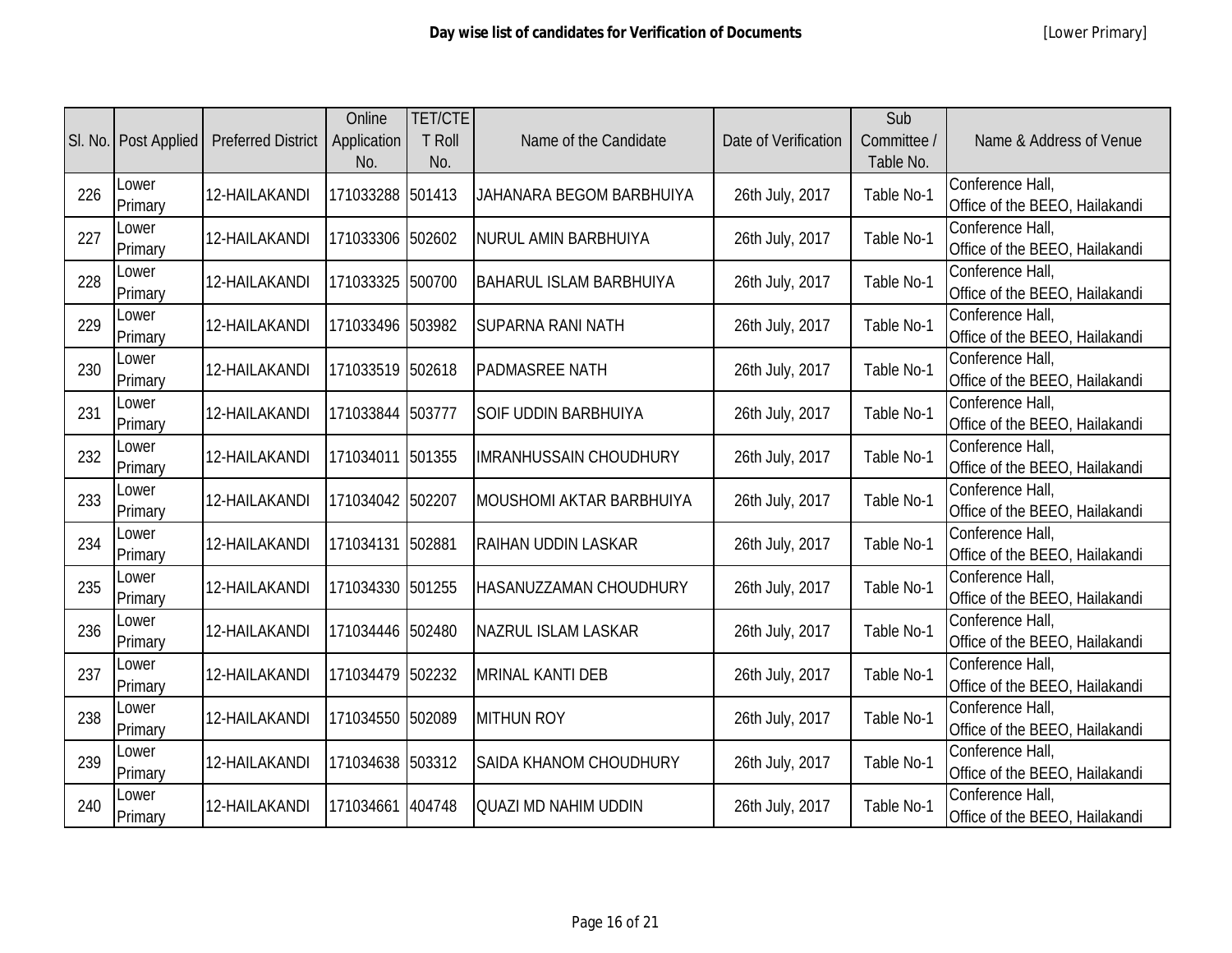|     | SI. No.   Post Applied | <b>Preferred District</b> | Online<br>Application<br>No. | <b>TET/CTE</b><br><b>T</b> Roll<br>No. | Name of the Candidate                            | Date of Verification | Sub<br>Committee /<br>Table No. | Name & Address of Venue                            |
|-----|------------------------|---------------------------|------------------------------|----------------------------------------|--------------------------------------------------|----------------------|---------------------------------|----------------------------------------------------|
| 241 | Lower<br>Primary       | 12-HAILAKANDI             | 171034721                    | 503602                                 | <b>SHAHNEWAZ BAHAR LASKAR</b>                    | 26th July, 2017      | Table No-1                      | Conference Hall,<br>Office of the BEEO, Hailakandi |
| 242 | Lower<br>Primary       | 12-HAILAKANDI             | 171034860 500420             |                                        | <b>ANANYA BHATTACHARJEE</b>                      | 26th July, 2017      | Table No-1                      | Conference Hall,<br>Office of the BEEO, Hailakandi |
| 243 | Lower<br>Primary       | 12-HAILAKANDI             | 171035129 501599             |                                        | <b>JOYNALABDINLASKAR</b>                         | 26th July, 2017      | Table No-1                      | Conference Hall,<br>Office of the BEEO, Hailakandi |
| 244 | Lower<br>Primary       | 12-HAILAKANDI             | 171035300 500195             |                                        | <b>ABULHANIF MAZARBHUIYA</b>                     | 26th July, 2017      | Table No-1                      | Conference Hall,<br>Office of the BEEO, Hailakandi |
| 245 | Lower<br>Primary       | 12-HAILAKANDI             | 171035773 500414             |                                        | <b>ANAMIKA DEB</b>                               | 26th July, 2017      | Table No-1                      | Conference Hall,<br>Office of the BEEO, Hailakandi |
| 246 | Lower<br>Primary       | 12-HAILAKANDI             | 171035798 502519             |                                        | NILUTFA SHABANA BEGOM<br>BARBHUIYA               | 26th July, 2017      | Table No-1                      | Conference Hall,<br>Office of the BEEO, Hailakandi |
| 247 | Lower<br>Primary       | 12-HAILAKANDI             | 171035989 500752             |                                        | <b>BEGOM SHAMIM FERDOUSI</b><br><b>BARBHUIYA</b> | 26th July, 2017      | Table No-1                      | Conference Hall,<br>Office of the BEEO, Hailakandi |
| 248 | Lower<br>Primary       | 12-HAILAKANDI             | 171036063 500211             |                                        | <b>ABULHUSSAIN TALUKDER</b>                      | 26th July, 2017      | Table No-1                      | Conference Hall,<br>Office of the BEEO, Hailakandi |
| 249 | Lower<br>Primary       | 12-HAILAKANDI             | 171036094 503469             |                                        | <b>SANJU RANI NATH</b>                           | 26th July, 2017      | Table No-1                      | Conference Hall,<br>Office of the BEEO, Hailakandi |
| 250 | Lower<br>Primary       | 12-HAILAKANDI             | 171036233 500904             |                                        | <b>CHANDRIMA SINGH</b>                           | 26th July, 2017      | Table No-1                      | Conference Hall,<br>Office of the BEEO, Hailakandi |
| 251 | Lower<br>Primary       | 12-HAILAKANDI             | 171036356 500741             |                                        | <b>BARNALI NATH</b>                              | 26th July, 2017      | Table No-1                      | Conference Hall,<br>Office of the BEEO, Hailakandi |
| 252 | Lower<br>Primary       | 12-HAILAKANDI             | 171036428 500085             |                                        | <b>ABDUL MOHIB LASKAR</b>                        | 26th July, 2017      | Table No-1                      | Conference Hall,<br>Office of the BEEO, Hailakandi |
| 253 | Lower<br>Primary       | 12-HAILAKANDI             | 171036523                    | 503773                                 | <b>SOBINOY KUMAR NATH</b>                        | 26th July, 2017      | Table No-1                      | Conference Hall,<br>Office of the BEEO, Hailakandi |
| 254 | Lower<br>Primary       | 12-HAILAKANDI             | 171036539 504600             |                                        | <b>K IBOCHAUBA SINGHA</b>                        | 26th July, 2017      | Table No-1                      | Conference Hall,<br>Office of the BEEO, Hailakandi |
| 255 | Lower<br>Primary       | 12-HAILAKANDI             | 171036722 501968             |                                        | <b>MATI LAL DEB</b>                              | 26th July, 2017      | Table No-1                      | Conference Hall,<br>Office of the BEEO, Hailakandi |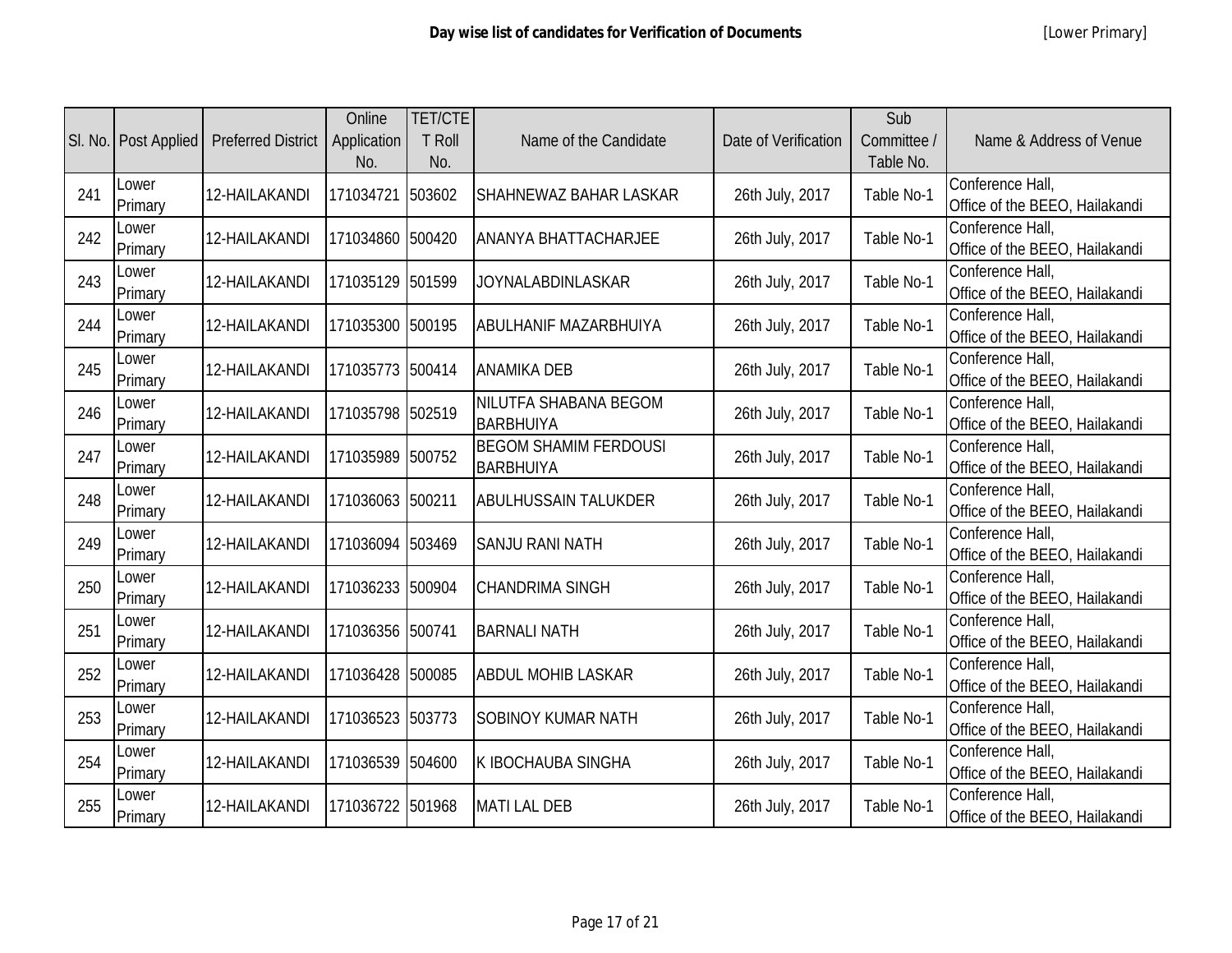|     | SI. No.   Post Applied | <b>Preferred District</b> | Online<br>Application<br>No. | <b>TET/CTE</b><br><b>T Roll</b><br>No. | Name of the Candidate          | Date of Verification | Sub<br>Committee /<br>Table No. | Name & Address of Venue                            |
|-----|------------------------|---------------------------|------------------------------|----------------------------------------|--------------------------------|----------------------|---------------------------------|----------------------------------------------------|
| 256 | Lower<br>Primary       | 12-HAILAKANDI             | 171036746 500348             |                                        | ALTAFHUSSAINLASKAR             | 26th July, 2017      | Table No-1                      | Conference Hall,<br>Office of the BEEO, Hailakandi |
| 257 | Lower<br>Primary       | 12-HAILAKANDI             | 171036821                    | 502853                                 | RAHENA BEGUM BARBHUIYA         | 26th July, 2017      | Table No-2                      | Conference Hall,<br>Office of the BEEO, Hailakandi |
| 258 | Lower<br>Primary       | 12-HAILAKANDI             | 171036930 502129             |                                        | <b>MOJAIDUL ISLAM LASKAR</b>   | 26th July, 2017      | Table No-2                      | Conference Hall,<br>Office of the BEEO, Hailakandi |
| 259 | Lower<br>Primary       | 12-HAILAKANDI             | 171036967                    | 502842                                 | <b>RAFIQUE UDDIN LASKAR</b>    | 26th July, 2017      | Table No-2                      | Conference Hall,<br>Office of the BEEO, Hailakandi |
| 260 | Lower<br>Primary       | 12-HAILAKANDI             | 171036979 503488             |                                        | <b>SANTANU DAS</b>             | 26th July, 2017      | Table No-2                      | Conference Hall,<br>Office of the BEEO, Hailakandi |
| 261 | Lower<br>Primary       | 12-HAILAKANDI             | 171037139 501183             |                                        | <b>FUZAYEL AHMED BARBHUIYA</b> | 26th July, 2017      | Table No-2                      | Conference Hall,<br>Office of the BEEO, Hailakandi |
| 262 | Lower<br>Primary       | 12-HAILAKANDI             | 171037160 504678             |                                        | N RANJANA SINGHA               | 26th July, 2017      | Table No-2                      | Conference Hall,<br>Office of the BEEO, Hailakandi |
| 263 | Lower<br>Primary       | 12-HAILAKANDI             | 171037245 500609             |                                        | <b>ATIQUR RAHMAN MAZUMDER</b>  | 26th July, 2017      | Table No-2                      | Conference Hall,<br>Office of the BEEO, Hailakandi |
| 264 | Lower<br>Primary       | 12-HAILAKANDI             | 171037295 503749             |                                        | <b>SIRAJUR RAHMAN LASKAR</b>   | 26th July, 2017      | Table No-2                      | Conference Hall,<br>Office of the BEEO, Hailakandi |
| 265 | Lower<br>Primary       | 12-HAILAKANDI             | 171037322 502566             |                                        | <b>NOOR JAHAN MAZUMDER</b>     | 26th July, 2017      | Table No-2                      | Conference Hall,<br>Office of the BEEO, Hailakandi |
| 266 | Lower<br>Primary       | 12-HAILAKANDI             | 171037655 502383             |                                        | <b>NARGIS JAHAN LASKAR</b>     | 26th July, 2017      | Table No-2                      | Conference Hall,<br>Office of the BEEO, Hailakandi |
| 267 | Lower<br>Primary       | 12-HAILAKANDI             | 171037658 501788             |                                        | KRISHANU KAR PURKAYASTHA       | 26th July, 2017      | Table No-2                      | Conference Hall,<br>Office of the BEEO, Hailakandi |
| 268 | Lower<br>Primary       | 12-HAILAKANDI             | 171037706 502651             |                                        | PARBIN SULTANA CHOUDHURY       | 26th July, 2017      | Table No-2                      | Conference Hall,<br>Office of the BEEO, Hailakandi |
| 269 | Lower<br>Primary       | 12-HAILAKANDI             | 171037737                    | 500880                                 | <b>BURHANA BEGUM BARBHUIYA</b> | 26th July, 2017      | Table No-2                      | Conference Hall,<br>Office of the BEEO, Hailakandi |
| 270 | Lower<br>Primary       | 12-HAILAKANDI             | 171037870 501534             |                                        | <b>JAYED AHMED MAZUMDER</b>    | 26th July, 2017      | Table No-2                      | Conference Hall,<br>Office of the BEEO, Hailakandi |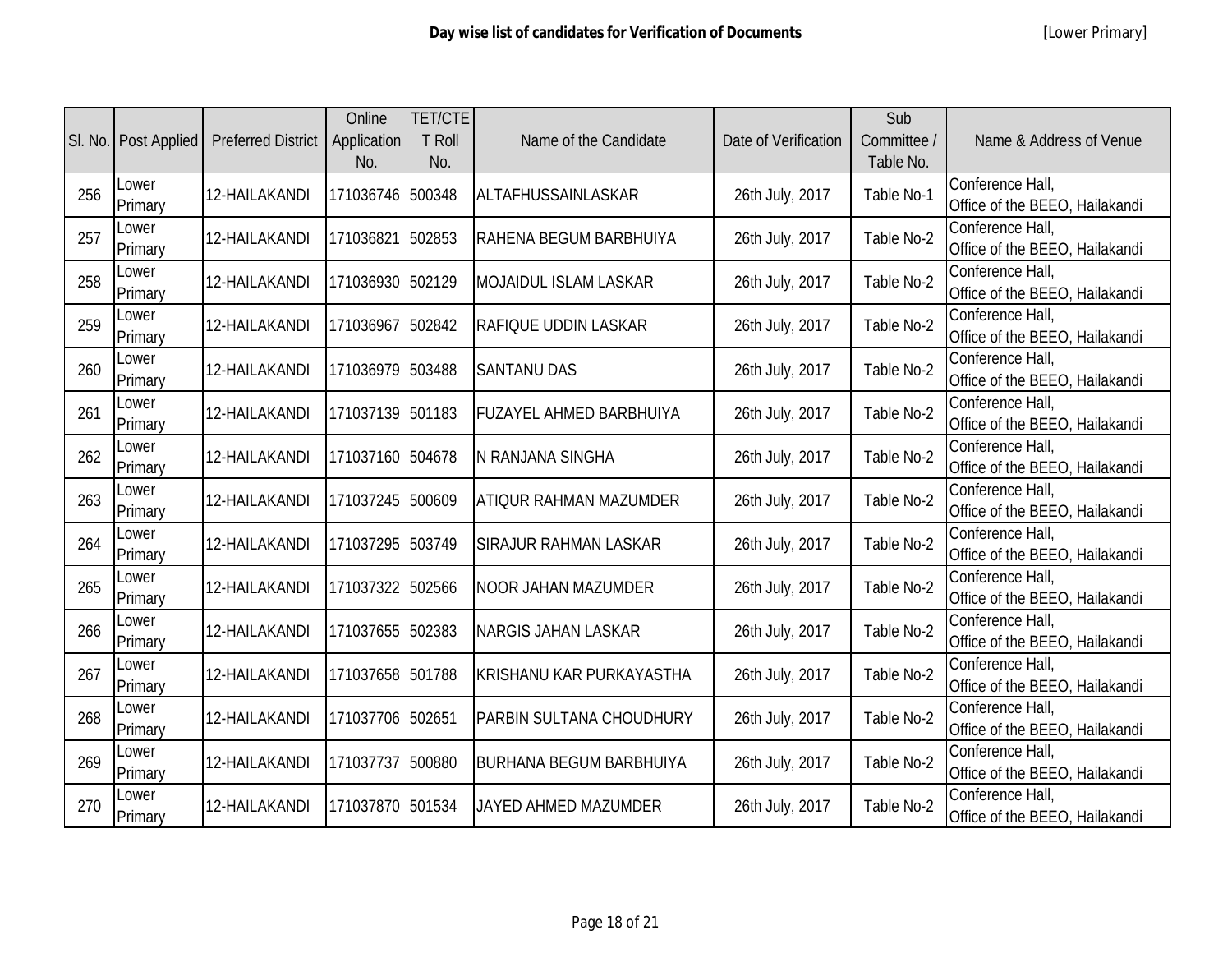|     | SI. No. Post Applied | <b>Preferred District</b> | Online<br>Application<br>No. | <b>TET/CTE</b><br>T Roll<br>No. | Name of the Candidate           | Date of Verification | Sub<br>Committee /<br>Table No. | Name & Address of Venue                            |
|-----|----------------------|---------------------------|------------------------------|---------------------------------|---------------------------------|----------------------|---------------------------------|----------------------------------------------------|
| 271 | Lower<br>Primary     | 12-HAILAKANDI             | 171037881                    | 503070                          | <b>ROWSHAN PANDEY</b>           | 26th July, 2017      | Table No-2                      | Conference Hall,<br>Office of the BEEO, Hailakandi |
| 272 | Lower<br>Primary     | 12-HAILAKANDI             | 171037924                    | 502840                          | RAFIQUE AHMED CHOUDHURY         | 26th July, 2017      | Table No-2                      | Conference Hall,<br>Office of the BEEO, Hailakandi |
| 273 | Lower<br>Primary     | 12-HAILAKANDI             | 171037989                    | 504653                          | <b>M BINITA SINGHA</b>          | 26th July, 2017      | Table No-2                      | Conference Hall,<br>Office of the BEEO, Hailakandi |
| 274 | Lower<br>Primary     | 12-HAILAKANDI             | 171038085                    | 502100                          | <b>MIZAZUR RAHMAN LASKAR</b>    | 26th July, 2017      | Table No-2                      | Conference Hall,<br>Office of the BEEO, Hailakandi |
| 275 | Lower<br>Primary     | 12-HAILAKANDI             | 171038149                    | 504084                          | TAHERA PERBIN BARBHUIYA         | 26th July, 2017      | Table No-2                      | Conference Hall,<br>Office of the BEEO, Hailakandi |
| 276 | Lower<br>Primary     | 12-HAILAKANDI             | 171038218 501172             |                                 | <b>FORIDA SULTANA LASKAR</b>    | 26th July, 2017      | Table No-2                      | Conference Hall,<br>Office of the BEEO, Hailakandi |
| 277 | Lower<br>Primary     | 12-HAILAKANDI             | 171038273                    | 502115                          | <b>MOHIDUR RAHMAN BARBHUIYA</b> | 26th July, 2017      | Table No-2                      | Conference Hall,<br>Office of the BEEO, Hailakandi |
| 278 | Lower<br>Primary     | 12-HAILAKANDI             | 171038375 503351             |                                 | <b>SALEHA BEGAM CHOUDHURY</b>   | 26th July, 2017      | Table No-2                      | Conference Hall,<br>Office of the BEEO, Hailakandi |
| 279 | Lower<br>Primary     | 12-HAILAKANDI             | 171038381                    | 501857                          | <b>MACHUMA PARVIN LASKAR</b>    | 26th July, 2017      | Table No-2                      | Conference Hall,<br>Office of the BEEO, Hailakandi |
| 280 | Lower<br>Primary     | 12-HAILAKANDI             | 171038400                    | 405071                          | <b>RATHI KANTA DAS</b>          | 26th July, 2017      | Table No-2                      | Conference Hall,<br>Office of the BEEO, Hailakandi |
| 281 | Lower<br>Primary     | 12-HAILAKANDI             | 171038481                    | 503548                          | <b>SAYED AHMED BARBHUIYA</b>    | 26th July, 2017      | Table No-2                      | Conference Hall,<br>Office of the BEEO, Hailakandi |
| 282 | Lower<br>Primary     | 12-HAILAKANDI             | 171038484                    | 502260                          | MUKIBUR RAHMAN BARBHUIYA        | 26th July, 2017      | Table No-2                      | Conference Hall,<br>Office of the BEEO, Hailakandi |
| 283 | Lower<br>Primary     | 12-HAILAKANDI             | 171038496                    | 500256                          | <b>AGNIKONA CHANDA</b>          | 26th July, 2017      | Table No-2                      | Conference Hall,<br>Office of the BEEO, Hailakandi |
| 284 | Lower<br>Primary     | 12-HAILAKANDI             | 171038735                    | 501306                          | <b>HUSSAIN AHMED CHOUDHURY</b>  | 26th July, 2017      | Table No-2                      | Conference Hall,<br>Office of the BEEO, Hailakandi |
| 285 | Lower<br>Primary     | 12-HAILAKANDI             | 171038831 311385             |                                 | <b>UJJAL DAS</b>                | 26th July, 2017      | Table No-2                      | Conference Hall,<br>Office of the BEEO, Hailakandi |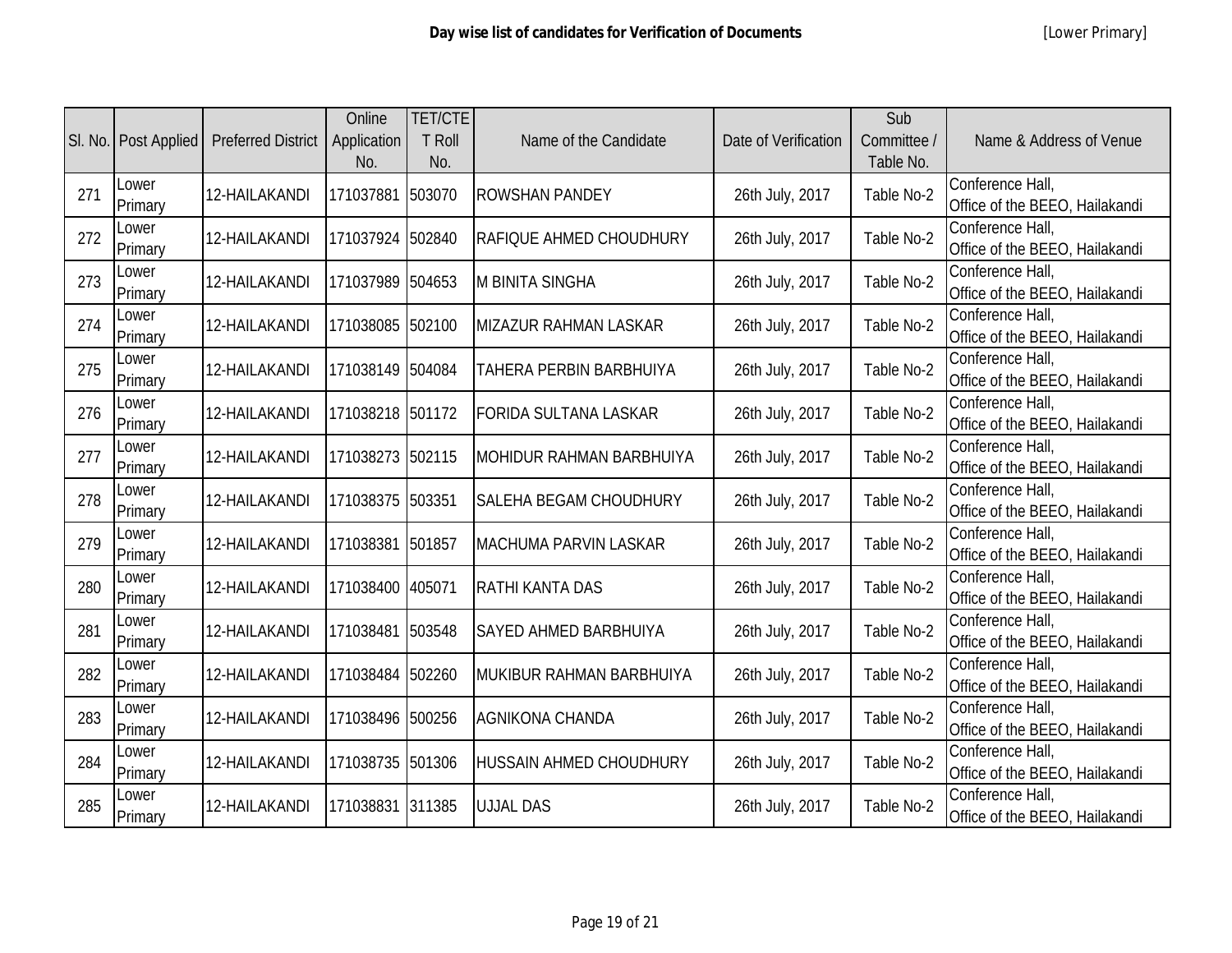|     | SI. No. Post Applied | <b>Preferred District</b> | Online<br>Application<br>No. | <b>TET/CTE</b><br><b>T Roll</b><br>No. | Name of the Candidate        | Date of Verification | Sub<br>Committee /<br>Table No. | Name & Address of Venue                            |
|-----|----------------------|---------------------------|------------------------------|----------------------------------------|------------------------------|----------------------|---------------------------------|----------------------------------------------------|
| 286 | Lower<br>Primary     | 12-HAILAKANDI             | 171038864 500854             |                                        | <b>BISWAJIT SEN</b>          | 26th July, 2017      | Table No-2                      | Conference Hall,<br>Office of the BEEO, Hailakandi |
| 287 | Lower<br>Primary     | 12-HAILAKANDI             | 171039052 502546             |                                        | <b>NITESH BARDIA</b>         | 26th July, 2017      | Table No-2                      | Conference Hall,<br>Office of the BEEO, Hailakandi |
| 288 | Lower<br>Primary     | 12-HAILAKANDI             | 171039153 400477             |                                        | <b>ANAMIKA SARKAR</b>        | 26th July, 2017      | Table No-2                      | Conference Hall,<br>Office of the BEEO, Hailakandi |
| 289 | Lower<br>Primary     | 12-HAILAKANDI             | 171039589 503224             |                                        | <b>SAGAR SINHA</b>           | 26th July, 2017      | Table No-2                      | Conference Hall,<br>Office of the BEEO, Hailakandi |
| 290 | Lower<br>Primary     | 12-HAILAKANDI             | 171039726 2500659            |                                        | <b>RUPASHREE MAZUMDER</b>    | 26th July, 2017      | Table No-2                      | Conference Hall,<br>Office of the BEEO, Hailakandi |
| 291 | Lower<br>Primary     | 12-HAILAKANDI             | 171039751 502362             |                                        | <b>NANDAN DEY</b>            | 26th July, 2017      | Table No-2                      | Conference Hall,<br>Office of the BEEO, Hailakandi |
| 292 | Lower<br>Primary     | 12-HAILAKANDI             | 171040280 504638             |                                        | L. PROSENJIT SINGHA          | 26th July, 2017      | Table No-2                      | Conference Hall,<br>Office of the BEEO, Hailakandi |
| 293 | Lower<br>Primary     | 12-HAILAKANDI             | 171040405 501938             |                                        | MARJANABEGOM BARBHUIYA       | 26th July, 2017      | Table No-2                      | Conference Hall,<br>Office of the BEEO, Hailakandi |
| 294 | Lower<br>Primary     | 12-HAILAKANDI             | 171040647 503376             |                                        | <b>SALMANA BEGUM LASKAR</b>  | 26th July, 2017      | Table No-2                      | Conference Hall,<br>Office of the BEEO, Hailakandi |
| 295 | Lower<br>Primary     | 12-HAILAKANDI             | 171040669 500596             |                                        | <b>ASMATARA BEGOM LASKAR</b> | 26th July, 2017      | Table No-2                      | Conference Hall,<br>Office of the BEEO, Hailakandi |
| 296 | Lower<br>Primary     | 12-HAILAKANDI             | 171040715 501323             |                                        | <b>IKBAL BAHAR CHOUDHURY</b> | 26th July, 2017      | Table No-2                      | Conference Hall,<br>Office of the BEEO, Hailakandi |
| 297 | Lower<br>Primary     | 12-HAILAKANDI             | 171040724 501853             |                                        | LUTHFUR RAHMAN BARBHUIYA     | 26th July, 2017      | Table No-2                      | Conference Hall,<br>Office of the BEEO, Hailakandi |
| 298 | Lower<br>Primary     | 12-HAILAKANDI             | 171041598 503682             |                                        | <b>SAMIM AHMED LASKAR</b>    | 26th July, 2017      | Table No-2                      | Conference Hall,<br>Office of the BEEO, Hailakandi |
| 299 | Lower<br>Primary     | 12-HAILAKANDI             | 171042173 503966             |                                        | <b>SUNANDA SUTRADHAR</b>     | 26th July, 2017      | Table No-2                      | Conference Hall,<br>Office of the BEEO, Hailakandi |
| 300 | Lower<br>Primary     | 12-HAILAKANDI             | 171042234 5023002            |                                        | MUSTAK AHMED CHOUDHURY       | 26th July, 2017      | Table No-2                      | Conference Hall,<br>Office of the BEEO, Hailakandi |